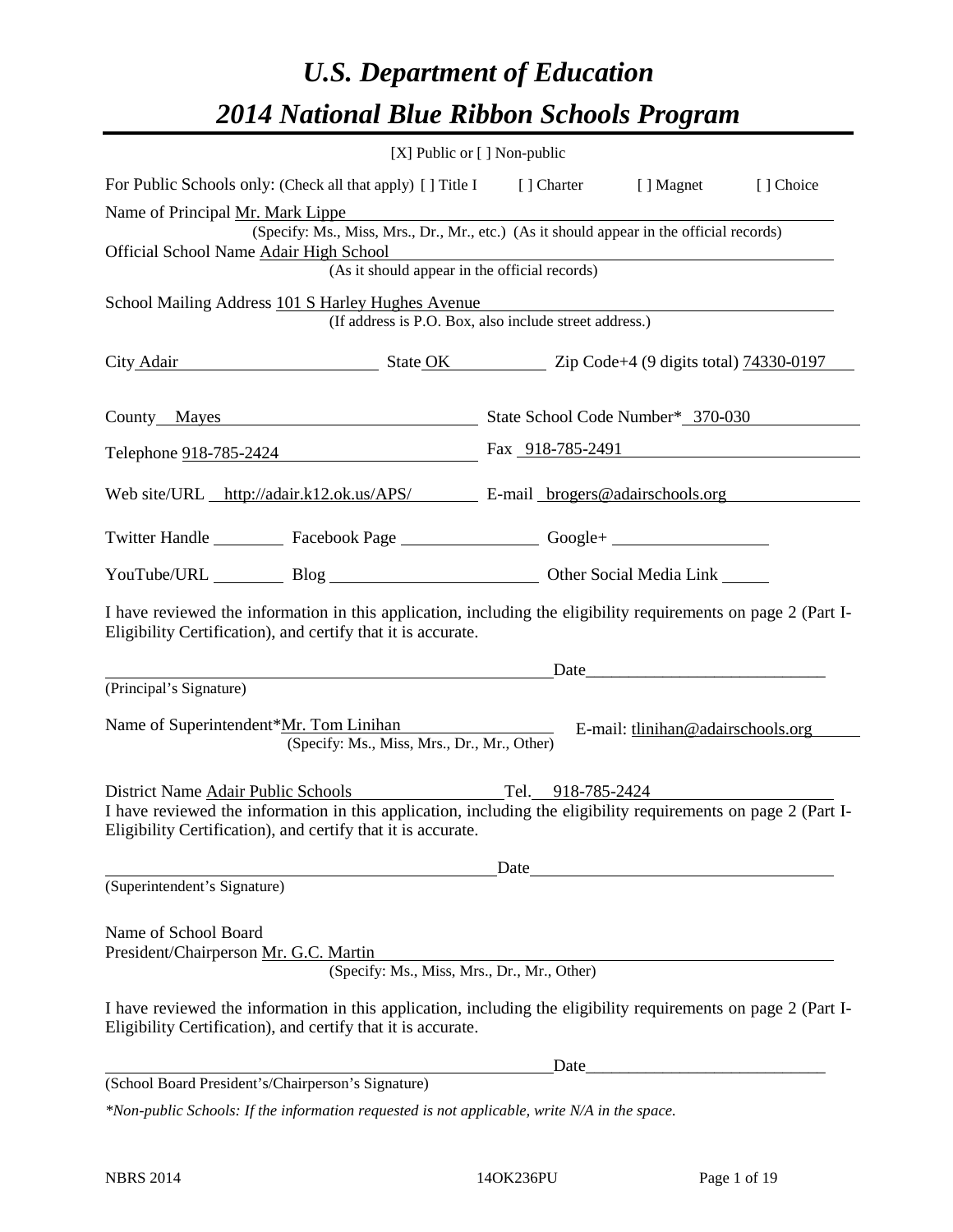#### **Include this page in the school's application as page 2.**

The signatures on the first page of this application (cover page) certify that each of the statements below concerning the school's eligibility and compliance with U.S. Department of Education, Office for Civil Rights (OCR) requirements is true and correct.

- 1. The school configuration includes one or more of grades K-12. (Schools on the same campus with one principal, even a K-12 school, must apply as an entire school.)
- 2. The school has made its Annual Measurable Objectives (AMOs) or Adequate Yearly Progress (AYP) each year for the past two years and has not been identified by the state as "persistently dangerous" within the last two years.
- 3. To meet final eligibility, a public school must meet the state's AMOs or AYP requirements in the 2013-2014 school year and be certified by the state representative. Any status appeals must be resolved at least two weeks before the awards ceremony for the school to receive the award.
- 4. If the school includes grades 7 or higher, the school must have foreign language as a part of its curriculum.
- 5. The school has been in existence for five full years, that is, from at least September 2008 and each tested grade must have been part of the school for the past three years.
- 6. The nominated school has not received the National Blue Ribbon Schools award in the past five years: 2009, 2010, 2011, 2012, or 2013.
- 7. The nominated school has no history of testing irregularities, nor have charges of irregularities been brought against the school at the time of nomination. The U.S. Department of Education reserves the right to disqualify a school's application and/or rescind a school's award if irregularities are later discovered and proven by the state.
- 8. The nominated school or district is not refusing Office of Civil Rights (OCR) access to information necessary to investigate a civil rights complaint or to conduct a district-wide compliance review.
- 9. The OCR has not issued a violation letter of findings to the school district concluding that the nominated school or the district as a whole has violated one or more of the civil rights statutes. A violation letter of findings will not be considered outstanding if OCR has accepted a corrective action plan from the district to remedy the violation.
- 10. The U.S. Department of Justice does not have a pending suit alleging that the nominated school or the school district as a whole has violated one or more of the civil rights statutes or the Constitution's equal protection clause.
- 11. There are no findings of violations of the Individuals with Disabilities Education Act in a U.S. Department of Education monitoring report that apply to the school or school district in question; or if there are such findings, the state or district has corrected, or agreed to correct, the findings.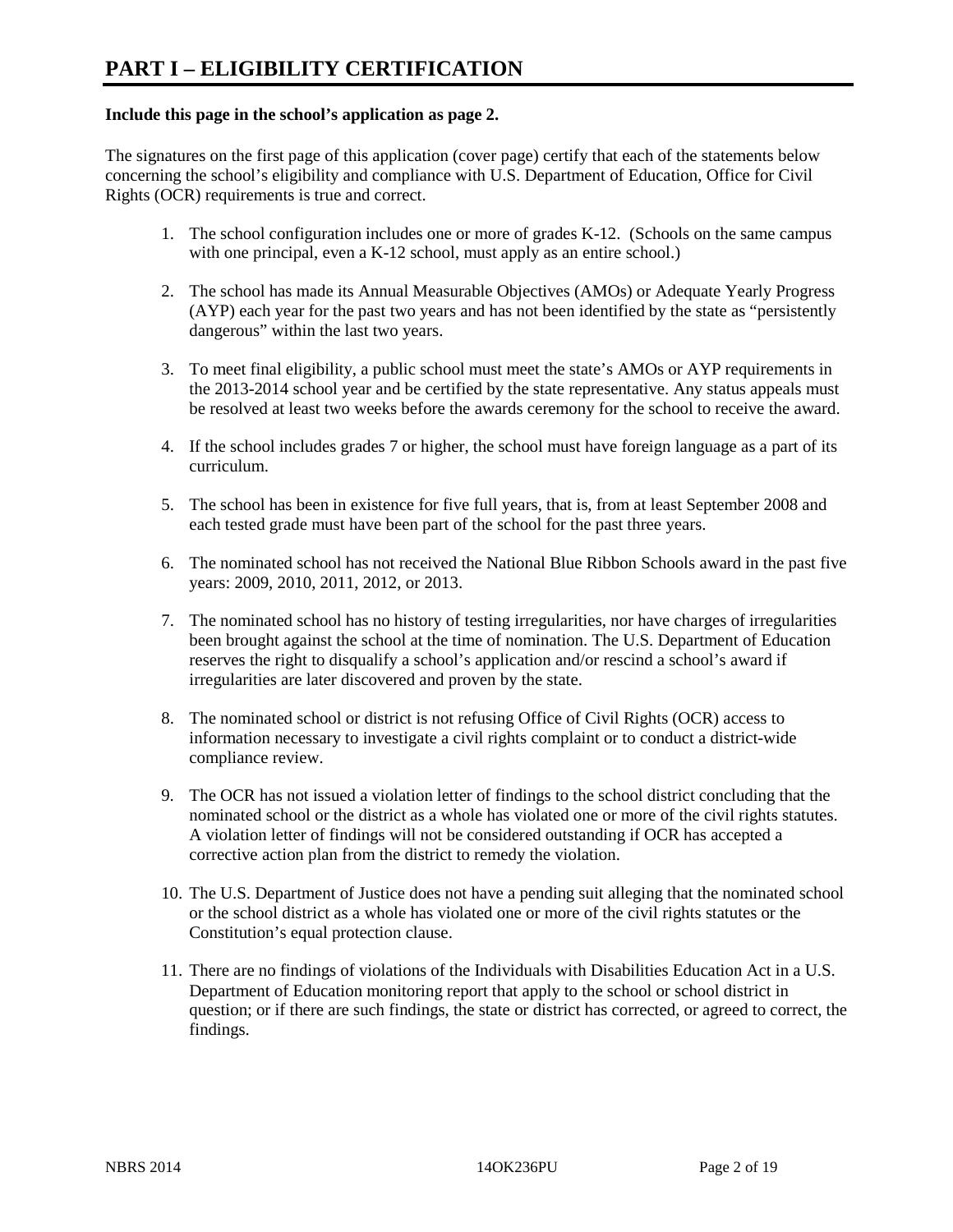### **PART II - DEMOGRAPHIC DATA**

#### **All data are the most recent year available.**

**DISTRICT** (Question 1 is not applicable to non-public schools)

| 1. | Number of schools in the district<br>(per district designation): | $\perp$ Elementary schools (includes K-8)<br>1 Middle/Junior high schools<br>1 High schools<br>$0 K-12$ schools |
|----|------------------------------------------------------------------|-----------------------------------------------------------------------------------------------------------------|
|    |                                                                  |                                                                                                                 |

3 TOTAL

**SCHOOL** (To be completed by all schools)

- 2. Category that best describes the area where the school is located:
	- [] Urban or large central city
	- [ ] Suburban with characteristics typical of an urban area
	- [ ] Suburban
	- [ ] Small city or town in a rural area

[X] Rural

- 3. 1 Number of years the principal has been in her/his position at this school.
- 4. Number of students as of October 1 enrolled at each grade level or its equivalent in applying school:

| Grade                           | # of         | # of Females | <b>Grade Total</b> |
|---------------------------------|--------------|--------------|--------------------|
|                                 | <b>Males</b> |              |                    |
| <b>PreK</b>                     | 0            | 0            | $\Omega$           |
| K                               | 0            | 0            | 0                  |
| $\mathbf{1}$                    | 0            | 0            | 0                  |
| $\overline{2}$                  | 0            | 0            | 0                  |
| 3                               | 0            | 0            | 0                  |
| 4                               | 0            | 0            | 0                  |
| 5                               | 0            | 0            | 0                  |
| 6                               | 0            | 0            | 0                  |
| 7                               | 0            | 0            | 0                  |
| 8                               | 0            | 0            | 0                  |
| 9                               | 40           | 49           | 89                 |
| 10                              | 46           | 36           | 82                 |
| 11                              | 32           | 35           | 67                 |
| 12                              | 25           | 32           | 57                 |
| <b>Total</b><br><b>Students</b> | 143          | 152          | 295                |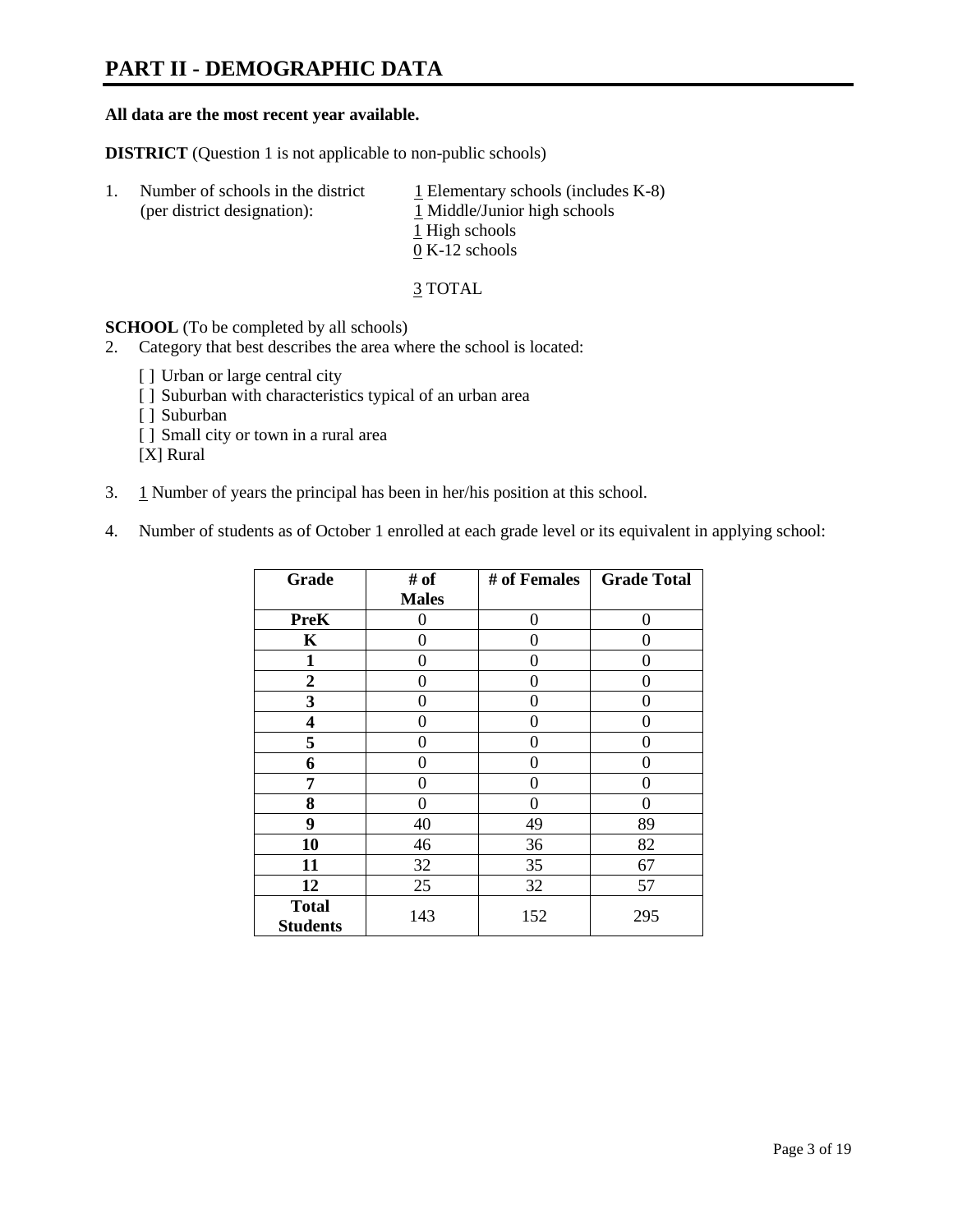the school: 2 % Asian

5. Racial/ethnic composition of  $\frac{40}{9}$ % American Indian or Alaska Native 0 % Black or African American 1 % Hispanic or Latino 0 % Native Hawaiian or Other Pacific Islander 57 % White 0 % Two or more races **100 % Total**

(Only these seven standard categories should be used to report the racial/ethnic composition of your school. The Final Guidance on Maintaining, Collecting, and Reporting Racial and Ethnic Data to the U.S. Department of Education published in the October 19, 2007 *Federal Register* provides definitions for each of the seven categories.)

6. Student turnover, or mobility rate, during the 2012 - 2013 year: 13%

This rate should be calculated using the grid below. The answer to (6) is the mobility rate.

| <b>Steps For Determining Mobility Rate</b>         | <b>Answer</b> |
|----------------------------------------------------|---------------|
| (1) Number of students who transferred to          |               |
| the school after October 1, 2012 until the         | 16            |
| end of the school year                             |               |
| (2) Number of students who transferred             |               |
| <i>from</i> the school after October 1, 2012 until | 21            |
| the end of the 2012-2013 school year               |               |
| (3) Total of all transferred students [sum of      | 37            |
| rows $(1)$ and $(2)$ ]                             |               |
| (4) Total number of students in the school as      | 275           |
| of October 1                                       |               |
| $(5)$ Total transferred students in row $(3)$      | 0.135         |
| divided by total students in row (4)               |               |
| $(6)$ Amount in row $(5)$ multiplied by 100        | 13            |

7. English Language Learners (ELL) in the school:  $0\%$ Number of non-English languages represented:  $0$ Specify non-English languages:

0 Total number ELL

8. Students eligible for free/reduced-priced meals:  $44\%$ 

Total number students who qualify:  $118$ 

If this method is not an accurate estimate of the percentage of students from low-income families, or the school does not participate in the free and reduced-priced school meals program, supply an accurate estimate and explain how the school calculated this estimate.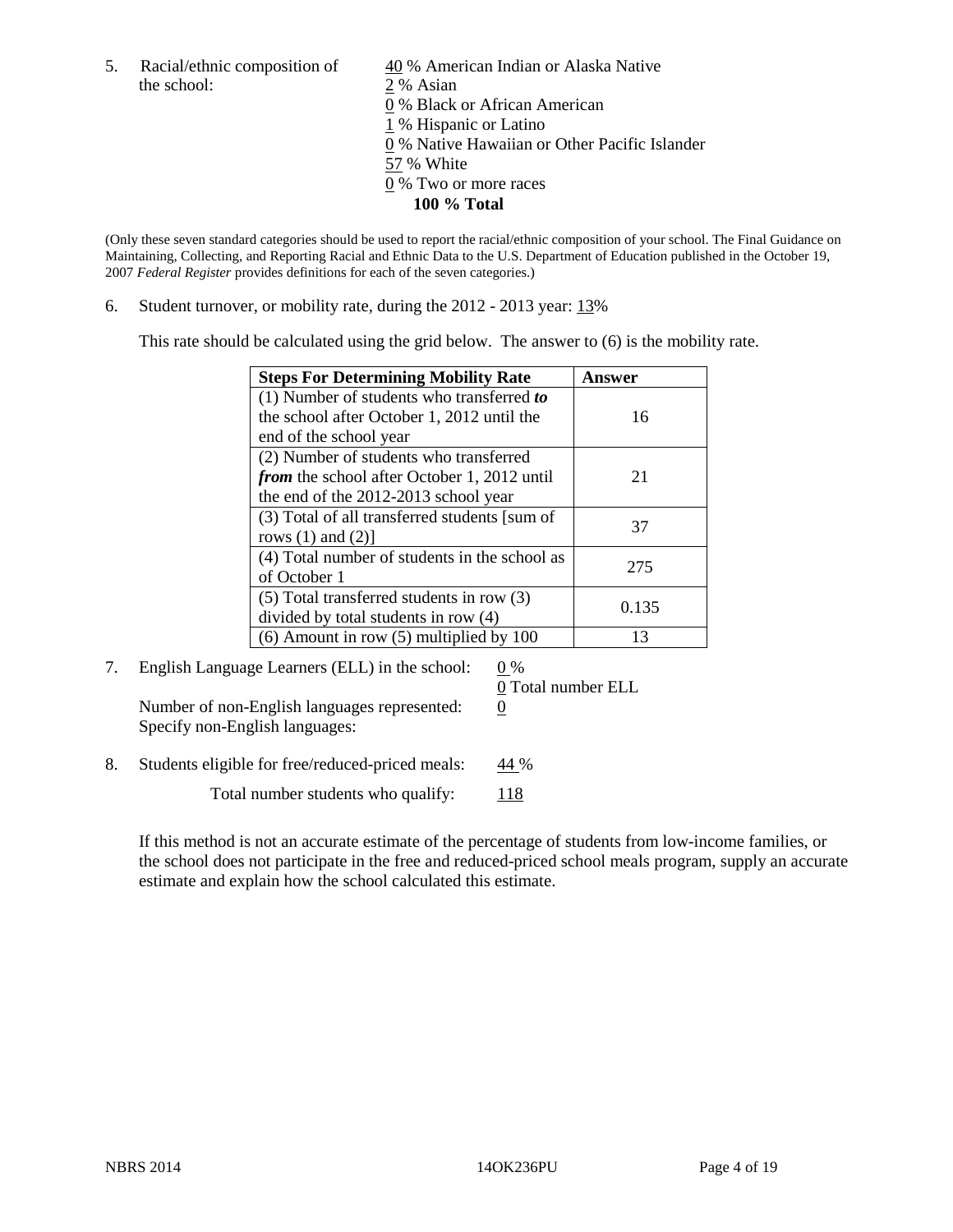44 Total number of students served

Indicate below the number of students with disabilities according to conditions designated in the Individuals with Disabilities Education Act. Do not add additional categories.

|                                | $\alpha$ with Bibaonities Education Fiet. By not add additional ealegones. |
|--------------------------------|----------------------------------------------------------------------------|
| $0$ Autism                     | <b>0</b> Orthopedic Impairment                                             |
| 0 Deafness                     | 2 Other Health Impaired                                                    |
| 0 Deaf-Blindness               | 38 Specific Learning Disability                                            |
| 0 Emotional Disturbance        | <b>0</b> Speech or Language Impairment                                     |
| 0 Hearing Impairment           | 0 Traumatic Brain Injury                                                   |
| 3 Mental Retardation           | 1 Visual Impairment Including Blindness                                    |
| <b>0</b> Multiple Disabilities | <b>0</b> Developmentally Delayed                                           |
|                                |                                                                            |

10. Use Full-Time Equivalents (FTEs), rounded to nearest whole numeral, to indicate the number of personnel in each of the categories below:

|                                       | <b>Number of Staff</b> |
|---------------------------------------|------------------------|
| Administrators                        |                        |
| Classroom teachers                    | 18                     |
| Resource teachers/specialists         |                        |
| e.g., reading, math, science, special | 6                      |
| education, enrichment, technology,    |                        |
| art, music, physical education, etc.  |                        |
| Paraprofessionals                     |                        |
| Student support personnel             |                        |
| e.g., guidance counselors, behavior   |                        |
| interventionists, mental/physical     |                        |
| health service providers,             |                        |
| psychologists, family engagement      |                        |
| liaisons, career/college attainment   |                        |
| coaches, etc.                         |                        |
|                                       |                        |

11. Average student-classroom teacher ratio, that is, the number of students in the school divided by the FTE of classroom teachers, e.g.,  $22:1$  16:1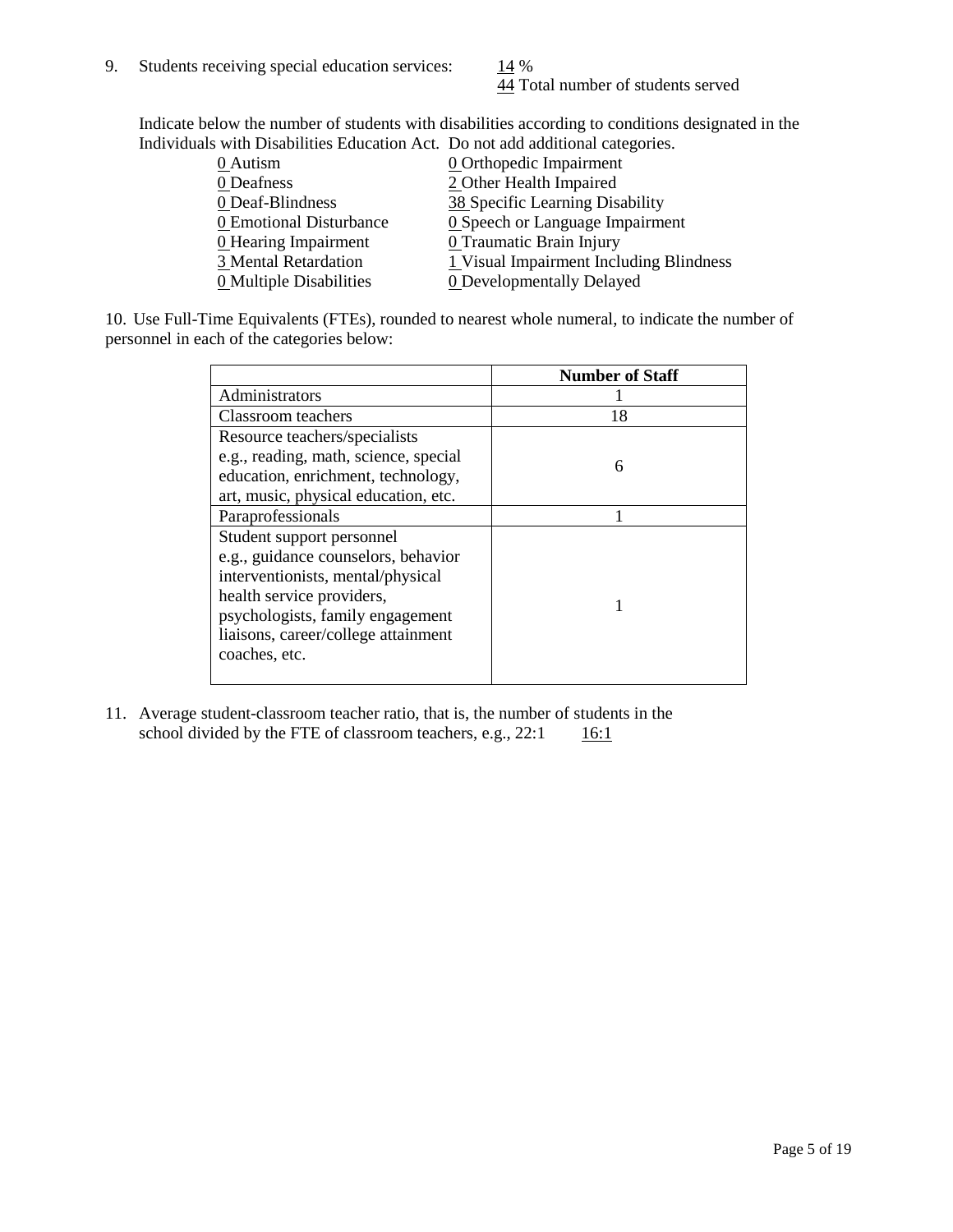12. Show daily student attendance rates. Only high schools need to supply yearly graduation rates.

| <b>Required Information</b> | 2012-2013 | 2011-2012 | 2010-2011 | 2009-2010 | 2008-2009 |
|-----------------------------|-----------|-----------|-----------|-----------|-----------|
| Daily student attendance    | 95%       | 95%       | 95%       | 94%       | 95%       |
| High school graduation rate | 00%       | 00%       | 99%       | 94%       | 99%       |

#### 13. **For schools ending in grade 12 (high schools)**

Show percentages to indicate the post-secondary status of students who graduated in Spring 2013

| <b>Post-Secondary Status</b>                  |     |
|-----------------------------------------------|-----|
| Graduating class size                         |     |
| Enrolled in a 4-year college or university    | 33% |
| Enrolled in a community college               | 22% |
| Enrolled in career/technical training program | 5%  |
| Found employment                              | 31% |
| Joined the military or other public service   | 5%  |
| . Other                                       | 4%  |

14. Indicate whether your school has previously received a National Blue Ribbon Schools award. Yes  $No X$ 

If yes, select the year in which your school received the award.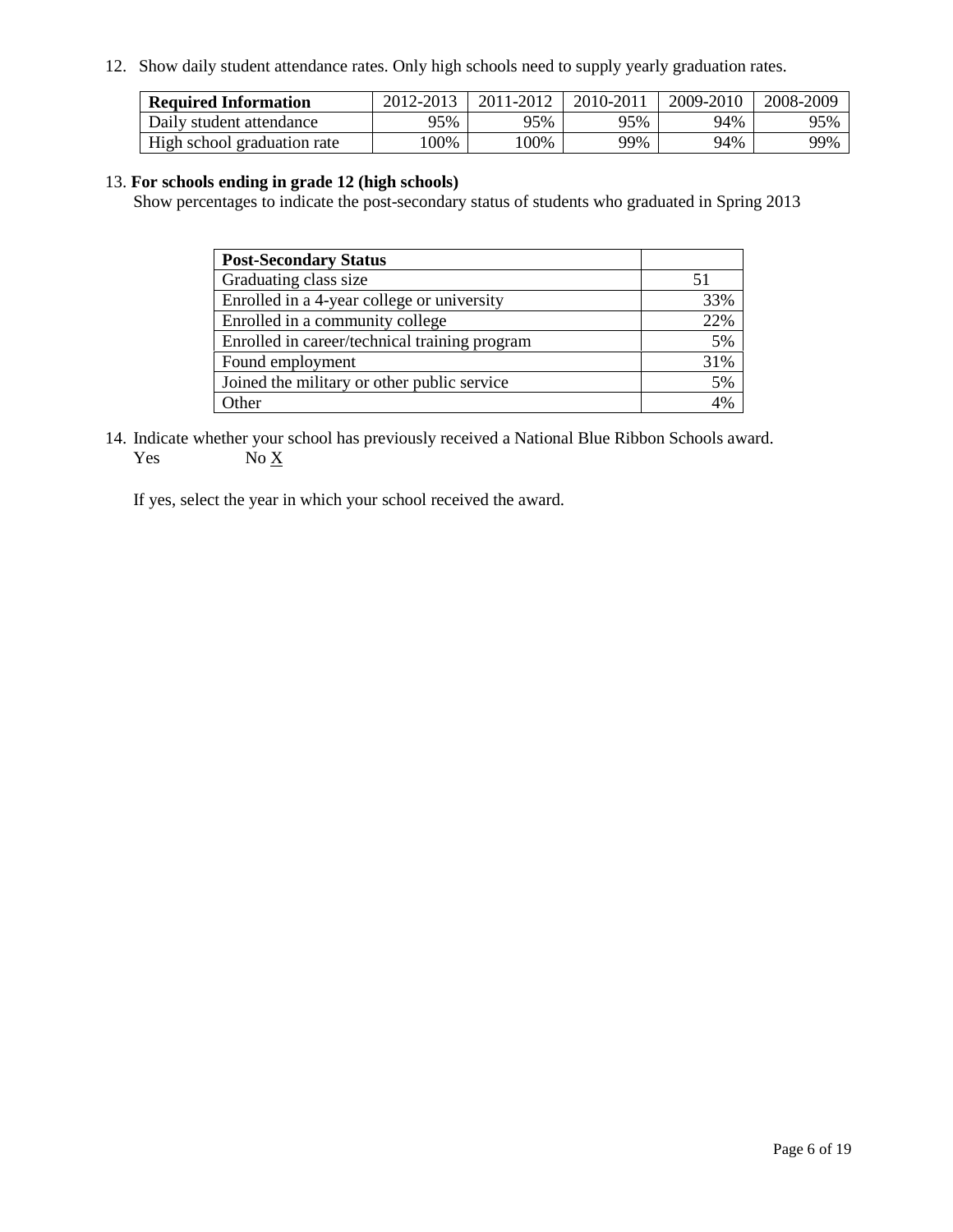### **PART III – SUMMARY**

Known for cattle production, Mayes County is located in Northeast Oklahoma surrounded by pristine lakes, bucolic farming and hay meadows. Adair, Oklahoma is a rural town with a population of 790 according to the 2010 census. Adair High School serves 9th grade thought 12th grade students who are 295 strong in number. The 1,051 students (Pre-K to 12) are transported from six surrounding communities. As a result, the buses travel a total of 540 miles each day. Current household incomes hovers around \$24,000 compared to national average of \$51,660. US Census established over one-third of the area residents makes less than \$15,000 annually.

Many students face daily challenges of poverty, lack of support beyond the regular school day, and a variety of negative social situations. More than fifty percent of our students qualify for free and reduced lunches and subsequent to the Caucasian population (57%) the next highest racial composition is Native American at thirty-nine percent (39%). The majority of Native American students belong to the Cherokee Tribe. One in five students is on an individual education plan (IEP).

Adair High School (AHS) has rigorous standards and high expectations for it's students. With 25 credits required for graduation and 91% of students enrolled in the college preparatory curriculum; we continually set the standard for Mayes County regarding ACT scores, API scores and earned a letter grade "A" for two straight years under the A-F grading system. Adair teachers, staff and administrators are dedicated to ensuring that our mission of "Everyone Learns" is not just a statement, but a philosophy that symbolizes our goal to help each student find success.

As AHS began to establish a new learning culture and academic traditions, the Oklahoma State Department of Education and the Oklahoma State Board of Education commenced to take notice. AHS was recognized as a Reward School. The State of Oklahoma seeks to recognize excellence and encourages collaboration between peers which allowed AHS to partner with an area priority school that was not performing to state standards. This process has allowed Adair teachers and administrators the opportunity to model effective strategies. Though peer-to-peer mentoring, multiple site visits to both schools and training on vertical teams approach, AHS was able to examine skills allowed for self awareness and the ability to fine tune many programs that were effective, and we gleaned additional knowledge on strategies where we could be even better.

One new tradition is the Warrior Advisement Program (WAP). WAP was established three years ago and is the vehicle where by our teachers mentor a set group of students consecutively through four years of high school. The WAP purpose is to provide students with education and career planning, a set time to focus on student's plans and dreams, with the option to practice decision making with a caring mentor. Consistent curriculum exposure to all students brings ownership to the student as they manage their diploma requirements and allows students to construct a plan to meet their goals. With a minimum of two student meetings per semester and two parent meetings per semester, this program has increased our parental involvement over 68% from the inaugural year for WAP.

In 2012 and 2013, AHS was nationally recognized by US News and World Report as one of the best high schools; awarding our students, faculty and staff the Bronze Medal of Excellence. This recognition speaks to the dedication and commitment that is woven through the brick and mortar building. The community purposes to join itself with the staff and support staff to collaborate and create the environment most conducive to the apprehension of knowledge possible. In 2010 and 2012 AHS received the College Readiness Award from ACT. This honor is specific to how we use the ACT and the data produced, such as composite scores increased over the past five years and increased participation. These continued efforts are crucial to improving student's college readiness and fits into the State of Oklahoma's C3 standards of College, Career and Citizenship ready. With a myriad of talented students in sundry activities ranging from service learning projects to reaching state finals in basketball, the hallmark of Adair's commitment to attaining its apex is self evident.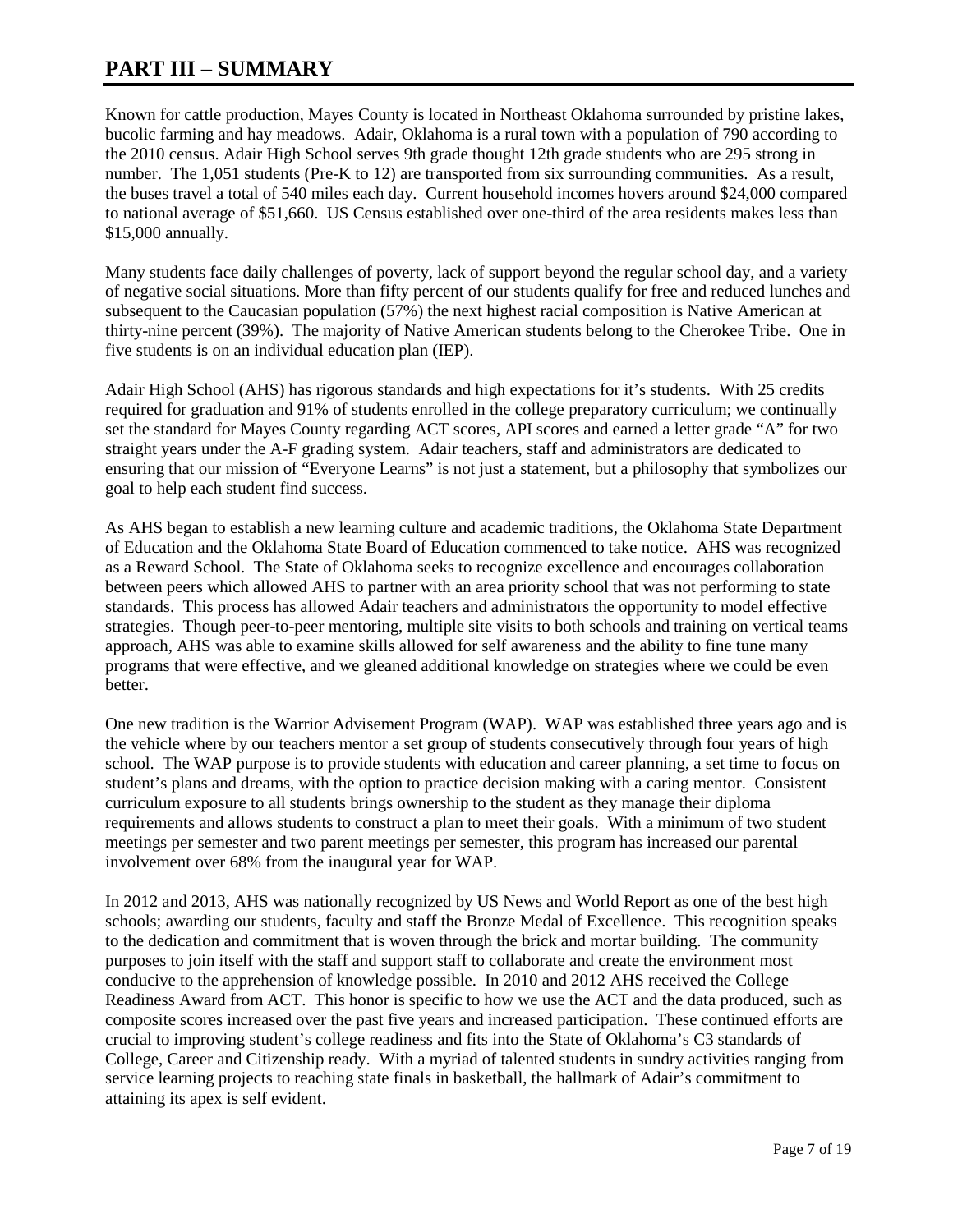#### **1. Assessment Results:**

A.) Adair High School (AHS) utilizes the state of Oklahoma's Academic Performance Index (API) as a measure of student performance and progress. As this statewide benchmark increases every year depending on subject, the benchmark goal includes a) acceptable performance and progress in reading/language arts and mathematics with successful scores of "proficient" and "advanced" on criterion-referenced End-of-Instruction (EOI) tests in English II and Algebra I; b)part two of the API is based on graduation rates, attendance and drop out statistics ; and c) academic excellence on ACT scores, Advance Placement offerings, and college remediation rates. The overall API score is a weighted computation with 80% based on EOI scores, 10% on school completion rates, and 10% from academic excellence statistics. This API score is used as the overall measurement to indicate whether a school has made Adequate Yearly Progress (AYP), as defined by the federal No Child Left Behind Act. For the past two academic years, Adair High school received an "A" and in 2013 the letter grade was accompanied by points system revealing a score of 103 on the newly established A-F Grade card using the data explained above. The state also mandates EOIs in Algebra II, Biology, English III, Geometry, and US History. These scores are not calculated in a school's AYP score; however AHS utilizes these assessments to help identify students performing at or above benchmark levels as well as those who may require remediation. Relying on EPAS data, specifically the PLAN test for sophomores plus the PSAT and ASVAB exams are additional ways we collect and assimilate data.

B.) While it's always best to compare measurements on the same scale, AHS data does infer several significant gains in analyzing 2009-2013 OCCT state test data. In 2010 the state saw a statewide sharp drop on the Algebra I End of Instruction (EOI) assessment. We were no different, seeing a sharp decline on Algebra I test scores. AHS began to intervene with remediation courses, peer-to-peer mentoring and use of Study Island technology and other web-based supplemental education pieces. Due to this effort we can report an upward trend visible in the data. For example, in 2009, 67% of students passed the Algebra I exam, in the following year the passing score dropped to 60% after the restructuring of the test which included tightening of the standards and increasing test complexity. In 2012 we found a significant rebound with an 80% pass rate for the same Algebra I assessment.

These dramatic changes can be attributed to our teachers focus on the Mathematics Content Standards for Algebra I teaching in depth from the concrete to abstract; major concepts and maintenance concepts. For standard 2.0 Relations and Functions, students are to use relations and functions to model number relationships; this includes linear data, identifying dependent and independent variables, domain and range. The growth for Strand 2.0 was strong moving from 58% mastery specific to the 2.0 standard to 87% mastery by 2012. Once AHS took action, these database changes reveal our overall success in building a stronger Algebra I curriculum.

Oklahoma Performance Index (OPI) scores are school specific scores used to determine which level of performance (advanced, proficient, limited knowledge, or unsatisfactory) was achieved in each subject of the Oklahoma Core Curriculum Tests. The score and scale are changed annually by the State Department of Education. AHS also shows a similar upward trend with the data. For example, in 2009 we received a score of 730, 2010 score of 724 (again note drop which was statewide), 2011 score of 772, 2012 score of 785, and 2013 score of 787. This continual increase can also be credited to our remediation plans utilizing technology to enhance the foundation of Algebra I as found in the content standards. Two primary technology sources are Study Island and Edgenuity, both online educational resources to aid students with realistic applications.

Our five year data examination for English II revealed a more gradual increase and illustrated a more rippling effect within the language arts standards. This wave within the data is directly due to an instructor change. Although the newcomer to the district is still adjusting to the curriculum, our scores remain strong in spite of this change. With a passing rate on the English II EOI assessment in 2011 of 94%, the new English II instructor kept the objectives woven through the course and celebrated a 98% pass rate in 2013.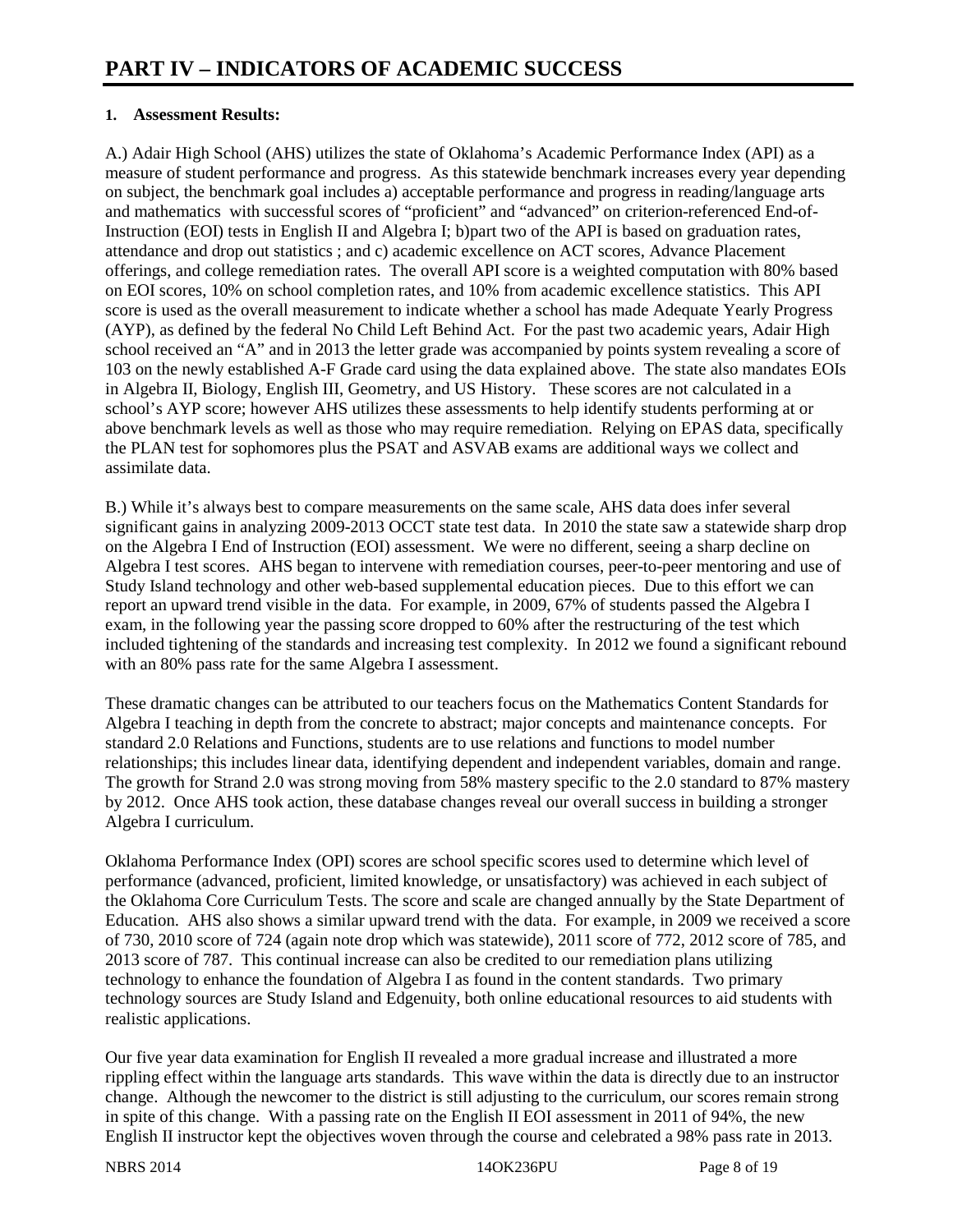Even with a changing of the guard, AHS was able to maintain good results speaking to the level of success in our established Language Arts curricula.

#### **2. Using Assessment Results:**

Research shows a positive culture within a school can connect students to learning. Offering supportive and personalized learning experiences allowing social and emotional development and personal connections allow students to develop a connection with the school and attain educational successes. Advisory programs can help reduce risky behavior and lower drop-out rates. An effective advisory program can provide these elements and allow students to succeed. The Teachers as Advisors program also referred to as WAP, permits Adair students the time and opportunities to develop a sequential plan to reach their goals. The Adair educational system believes we must be accountable for our students' success.

AHS's commitment to remediation and student improvement is strong. This is evident in that English and Math courses were added to the class offering schedule in 2010 for semester and year-long courses. Teachers of remedial courses utilize OCCT data shows the strands for each standard and objective on each subject. Viewing the median percent correct, teachers can glean areas of strength as well as weaknesses for the teachers' role and the part of the student.

To encompass a broad spectrum of data and results, other assessment outcomes are used in addition to the OCCT state testing data. ACT and its partnering program Educational Planning and Assessment System (EPAS) provides us with rich longitudinal data to show achievement. Analyzing six-years of Adair specific average ACT composite score data has revealed the need for improvement.

Seeking to meet and exceed the state of Oklahoma's average ACT composite scores, data from 2006 through 2009 found Adair High School below the state ACT average. In 2010 and 2011 we surpassed the state average posting in 2010 an average of 21.6 and the following year a 21.8. Noting the need to improve, AHS administrators began to work with the ACT EPAS data allowing teachers time in workshops to reveal broad concepts where an entire class' performance was broken into strands allowing teachers to discover where students found mastery and more important where they were not scoring well. In the teaching and learning communities educators began studying our specific student's scores on the 8th grade EXPLORE test and the 10th grade PLAN test results. Much of the EPAS data shows areas where subject teachers can increase achievement levels which in turn often close achievement gaps. When used best, EPAS data provides schools a longitudinal approach to educational and career planning, assessment, instructional support, and evaluation. In 2010 and 2012 AHS was presented the College Readiness Award by given by ACT validating our efforts with EPAS data and our commitment to improving ACT composite scores and test participation.

#### **3. Sharing Lessons Learned:**

"Raise the Grade Together" initiative is part of Oklahoma's A-F Reform; this support focused enterprise is designed to complement the release of Oklahoma's A-F School Grading System. Schools are provided a number of tools, tactics and strategies for fostering community conversations and planning. Within the state's desire to recognize excellence and encourage collaboration, Adair High School as a High-Performing, High-Progress Reward School, we sought a competitive Reward School Grant.

AHS responded to the Oklahoma State Department of Education's voluntary opportunity for Reward Schools. In accepting the competitive Reward School Grant, many of our best practices, instructional methods and innovative curriculum approaches became front and center as we partnered with a priority school who was not meeting current State of Oklahoma standards.

A Curriculum-Centered Strategic Planning Model was adopted as a long-range plan development tool. The curriculum-based reform model was first developed by Educause Center for Applied Research in 2004. First designed for use in higher education, it has now been used in a variety of organizations, including secondary schools. The model allows the curriculum planning team to build the reform around a learner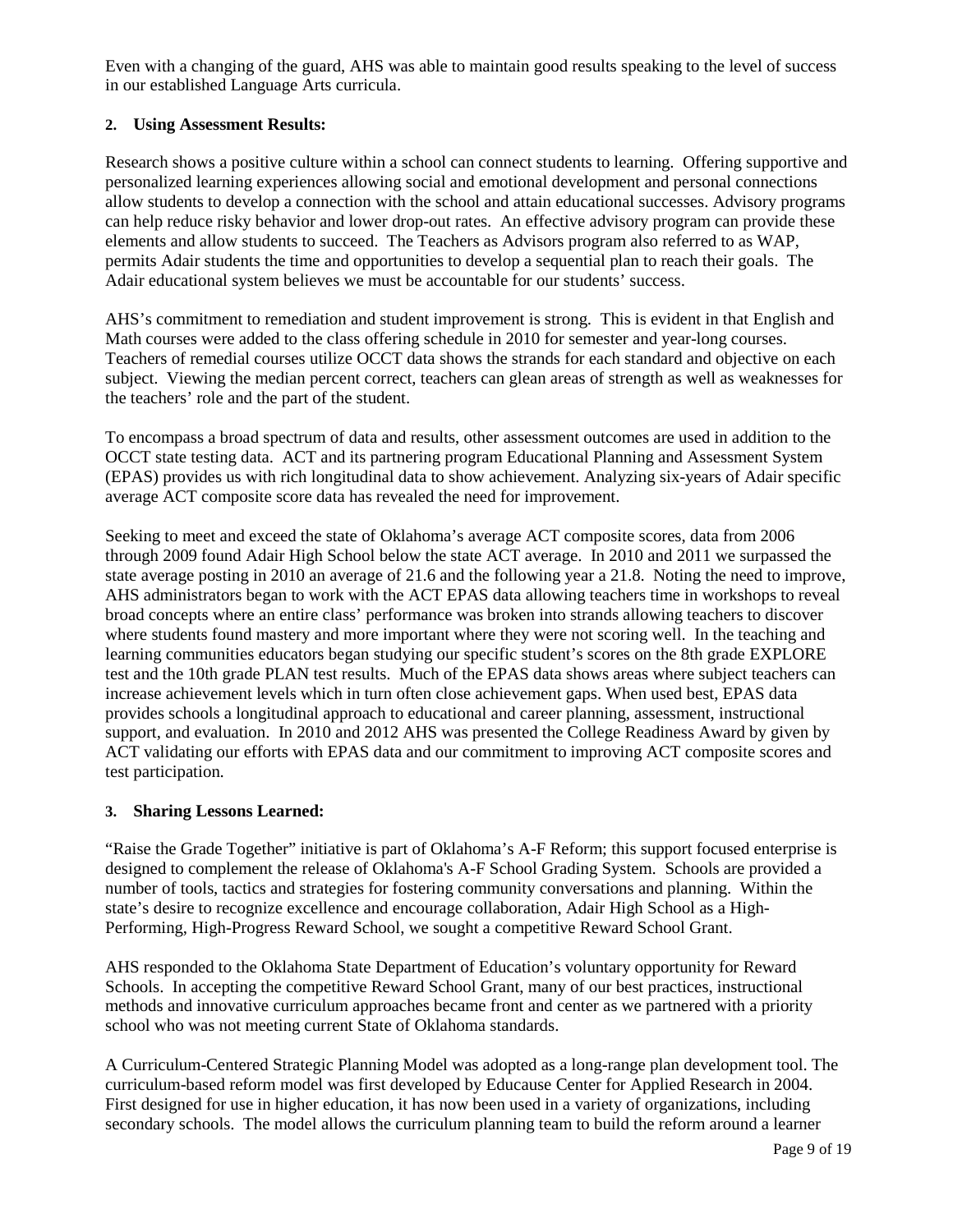centered-curriculum framework. Through this model, our district was able to view each course and education program as filtered through the learner's goals beyond high school. This served as a method of expanding and sustaining Adair and the priority school's vertical approaches to the C3 standards (College, Career, Citizenship readiness).

For example, the priority school sought to learn how AHS had maintained an extremely high level of student pass rates on the Algebra I EOI assessment. The shared professional development through Professional Learning Communities was innovative in that it allowed teachers from both Adair and the priority school to provide and receive instruction from peers. These peer-to-peer mentor meetings were opportunities to discuss strategies of our proven successful education methods, plus glean additional methods we had not undertaken.

An additional goal is our intent to meet the literacy needs of all students, therefore teachers created the literacy across the curriculum plan for both AHS and the priority school to implement the Keys to Literacy program which provides research-based reading comprehension instruction workshops that equip teachers to help students meet literacy demands in school and on state assessments.

#### **4. Engaging Families and Community:**

Seeking both a broad and varied approach, Adair High School relies on many interactions, web-based, faceto-face, written correspondence, and mobile applications to keep parents and students informed. School Connect is the newest way AHS has found to provide school information at your fingertips. This communication service with a mobile application offers users the ability to email teachers, review school weather bulletins, follow clubs and organizations, view athletic schedules and make emergency reports. Community members and families are responding to the quick communication and efficiency to which we are able to share.

Family involvement is a strong facet for AHS's vision for student success. Events such as back to school night permits parents to follow their child's schedule and understand expectations of both the teacher and course. Other events include family reading night, computer training courses, plus extended day access to the school library for parents and adult members of the community. In line with the literacy initiatives, new extended hours for the school library also hosts school tutoring held throughout the school year for any student requiring academic assistance. Several of these programs allow parents to visualize how much the student can grow and learn in an environment where they are celebrated and valued.

High school students in particular gain experience during student led canned food drives, turning a giving week into a massive competition between classes, as well as the twice yearly Red Cross Blood Drives. The blood drives are student led and students serve as major participants as well as encourage surrounding business and community members to give. Numerous parents and grandparents enjoy the special holiday lunches from our school cafeteria. This is an opportunity to thank our community members for their dedicated support and encouragement. Last Thanksgiving school administrators donned aprons and gloves to serve over 1200 holiday lunches.

Two organizations have made great impacts on our school in the past few years: the Adair Parent-Teacher Organization and the Adair School Foundation, ACEE (Adair Community for Excellence in Education). The yearly support from these groups comes in many forms, from helping teachers bring about a new innovative idea in the classroom via a teacher grant to a parent lending extra time in the classroom. The monetary donations when needed have meant students had access to a special book, additional lab equipment and many more never acknowledged gifts to students in need.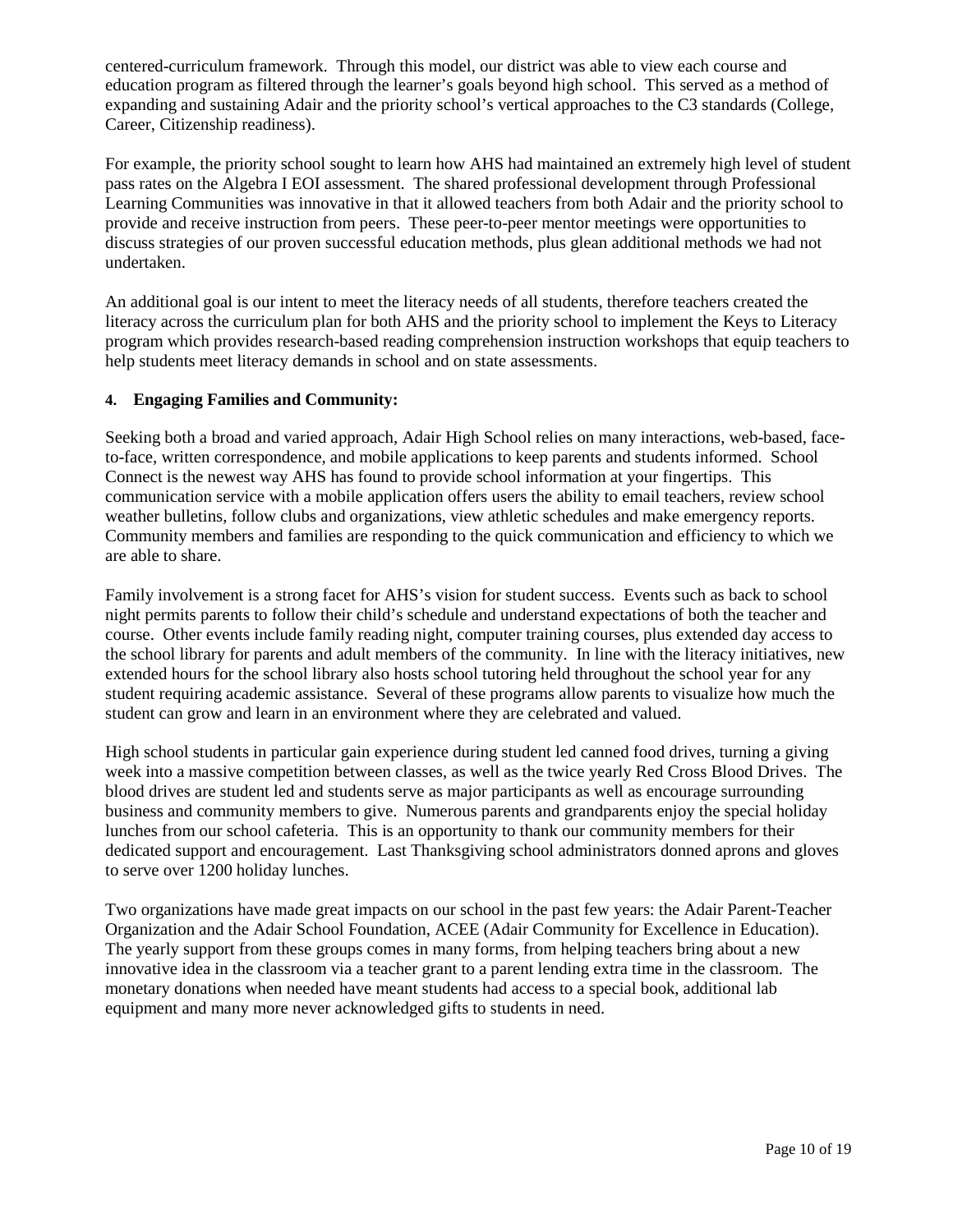#### **1. Curriculum:**

Adair High School's success is steeped in tradition. Every department espouses the notion that education must reach far beyond the boundaries of one subject matter. A cohesive element sewing together academic disciplines are imperative to providing the means by which tangible information becomes malleable. Relevancy, which is pertinent when introducing material, requires thinking outside the box.

Adair immediately ascertained the virtues of common core objectives, adumbrating the possibilities afforded throughout the day as common themes intermingled. Multiple teaching methods provide variegated learning styles to apprehend concepts. For example, effective corroboration with respect to English II entails choosing a novel with a canopy expansive enough to incorporate other disciplines. The Book Thief by Markus Zusak is a prime example of such a novel. Although it is historical fiction, the setting lends itself to the study of World History between World War I and World War II. Germany's economy was far more desperate than that of the United States, but it is interesting to study Adolf Hitler's personal history, the way his elocution informed his persuasive power to divert an entire country from its mooring, his nefarious concentration camps and "experiments", and his commitment to conquering Europe as he simultaneously attempted to annihilate an entire race.

AHS's intense preparation and collaboration of faculty members of every academic discipline incubate the discovery of the masterful way knowledge from various courses are the individual pieces of the puzzle of common core curriculum, snapping together a bridge between information and relevant, tangible concepts with the penchant to be lifelong, applicable wisdom. The nuts and bolts of this process are evident because the state of Oklahoma aptly requires all students to enroll in the college preparatory and work ready curriculum. This curriculum is aligned to the requirements for college admission at Oklahoma's colleges and universities.

Current AHS graduation requirements exceed state standards and are aligned for college preparatory curriculum. Since students are automatically enrolled into college preparatory curriculum, Adair requires parent signatures for students to opt out of the program. Due to following this program, Adair has experienced a low college remediation rate of 8.6%. Concurrent enrollment allows outstanding junior and senior high school students to take credit-earning college courses. Adair students who qualify are eligible to enroll concurrently with Rogers State University- Pryor, located 10 miles from the Adair High campus. Currently one AP course is offered and we are engaged with teachers who desire additional AP courses in their respective subjects.

Required graduation credits under the college preparatory courses include core classes in English specifically, 4 units of English integrating grammar, composition and literature. Mathematics core includes 3 units of Mathematics limited to Algebra I, Geometry, Algebra II, Trigonometry/Calculus, or Math Analysis. Continuing the core requirements of Science, 3 units of laboratory Science require Biology and General Physical Science, plus at least one elective chosen from Chemistry, Physics, Environmental Science, Anatomy/Physiology and Biology II. The Social Studies core requirements include 3 units from the following: Oklahoma History/ Government, US History and elective options including World Geography, Economics, Cultural Geography. AHS also places a strong emphasis on Art requiring two years of Art courses, elective options include, Art I, Art II, Performing Arts, Art Leadership, Vocal Music and Instrumental Music. To reach a total of 25 credits additional courses are derived from ten elective units on a variety of subjects from physical education to consumer sciences and Career Tech pathways. The curriculum also has a foreign language component of Spanish I and II. This course due to staff limitations is offered on rotation, Spanish I, one year and Spanish II the following year.

In summary, the required courses, plus electives must total a minimum of 25 credits for graduation. The additional ten elective requirements are designed to provide students a well rounded balance of life skills and relevancy with opportunities to gain computer and business training, leadership skills, family and self care. Many electives are advanced in nature to assist a student for further study in mathematics and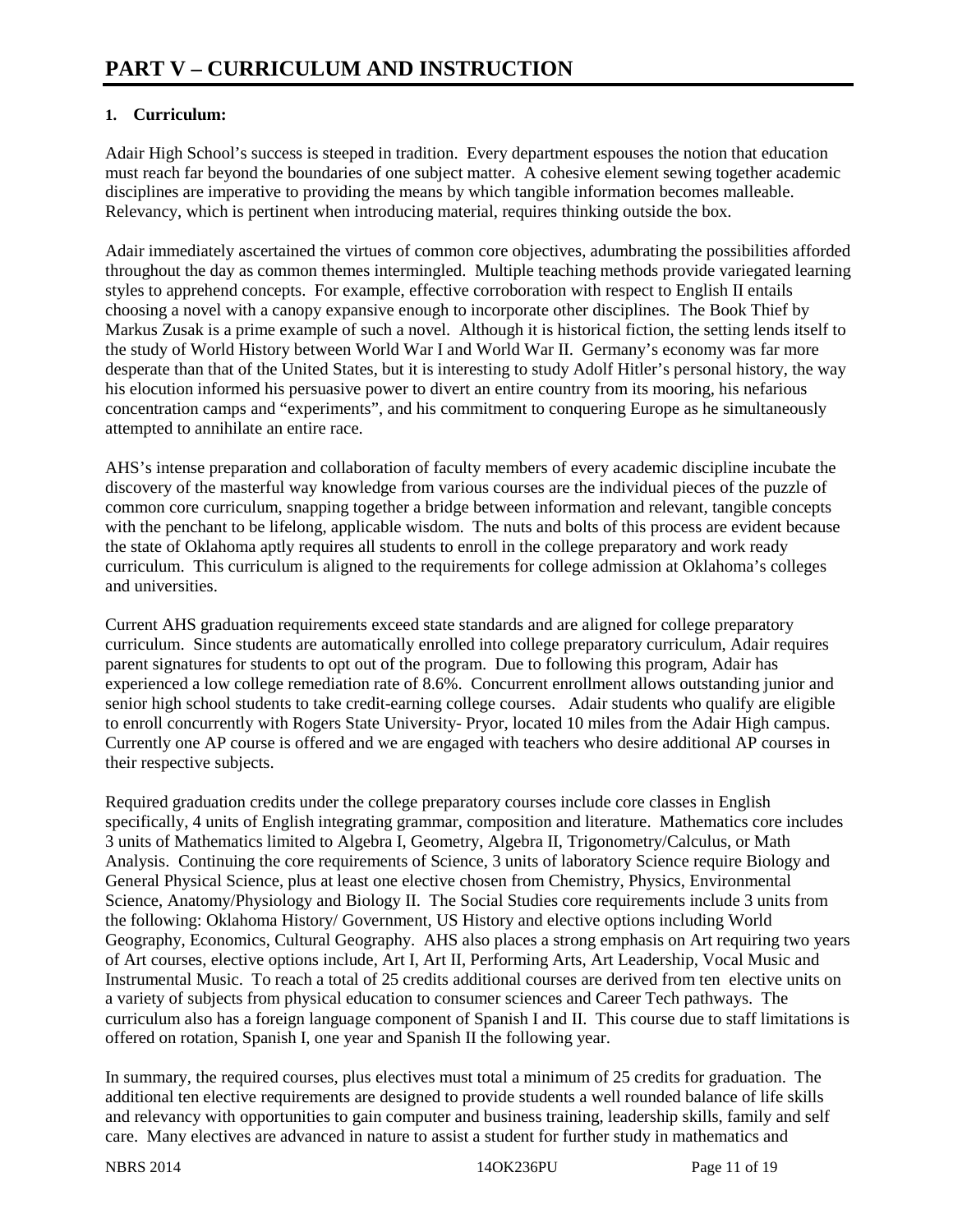sciences. Adair Schools has embraced many STEM related subjects including computer programming which engages students in the robotics field.

Adair High School partners with Northeast Technology Center (NTC) which is a state of Oklahoma Career Tech subsidiary. Together they are closing the skills gap in Oklahoma. Utilizing competency based education their curriculum is developed with the input of industry professionals, using skills standards to identify the knowledge and abilities needed to master an occupation. Northeast Technology Centers offer four campuses for students to locate programs specific to a career readiness area that will allow them to enter the workforce immediately following graduation.

#### **2. Reading/English:**

Adair High School's Language Arts curriculum is dedicated to holistic instruction, relevant content and identifying benchmarks toward individual students as well as entire grade level achievement. Instructors collaborate on a vision which functions as a guideline for vertically aligning the curriculum and intensely concentrating on the middle school and high school's cohesive bond. Focusing on comprehension, middle school instruction is dedicated to promoting reading through the Accelerate Reader program. Students are individually responsible to read a predetermined number of books to achieve a specific number of points. Allowing students to select their own books from our library, teachers monitor the level of the chosen books. As they are allowed to explore the genres, students are engaged and heretofore, a budding interest in reading ensues. Throughout the year the progress of the students is monitored by means of the assessments generated by Accelerated Reader. The reading level of each student is expected to rise over the course of the year, continuing to expand as they move onto the next grade level.

By the ninth grade the goal is to have each student reading at grade level. English I enlists the comprehension skills acquired by the students in middle school, using them as the foundation for deeper more abstract analysis of texts. As a department, continually expanding the students' vocabulary opens the door for higher level reading as a class as well as the individual. Relevant curriculum is crucial to engaging students. Novels and reading are chosen deliberately to grab the attention of the students, inviting them to actively attend to their own education. Subject specific journals are the vehicles by which the instructors arrive at their goal of relevancy.

While high achievement scores and percentages of students passing are an ever present motivation, instructors allow pretests administered to identify areas of strengths and areas that are in need of significant improvement. For example, the English II classes are given the PLAN test in the fall and reading portions of out of rotation ACT tests. The target area for this year has been rhetorical skills. In the novel The Book Thief by Markus Zusak, the English II instructor is able to incorporate the targeted area, while covering all aspects designated by Common Core Curriculum standards.

#### **3. Mathematics:**

The math curriculum of Adair High School is designed to ensure student success for future endeavors and Oklahoma C3 standards readying students for college, career and citizenship. The math department has implemented a plan of course movement allowing students to succeed in progressing their math foundation. Through collaboration of district and site teams, all students receive equitable course instruction giving them a solid foundation of math skills. Students are encouraged to use these foundational skills to challenge themselves by taking all required and upper-level math courses available. At the same time, there are also alternative courses that offer students the remediation that might be required. It is through this systematic plan of action that has been implemented that students achieve building a strong foundation of math skills.

Students who scored below the state proficiency levels on the 8th grade OCCT math test are placed in a Pre-Algebra course designed for remediation in the areas they tested low. This course also allows them to gain a confidence in the knowledge they possess concerning math skills. Using vocabulary lessons designed to help students be able to read and comprehend math tests and textbooks, students are able to articulate what they know and do not know in the area of math. This class also uses more hands-on resources and real-world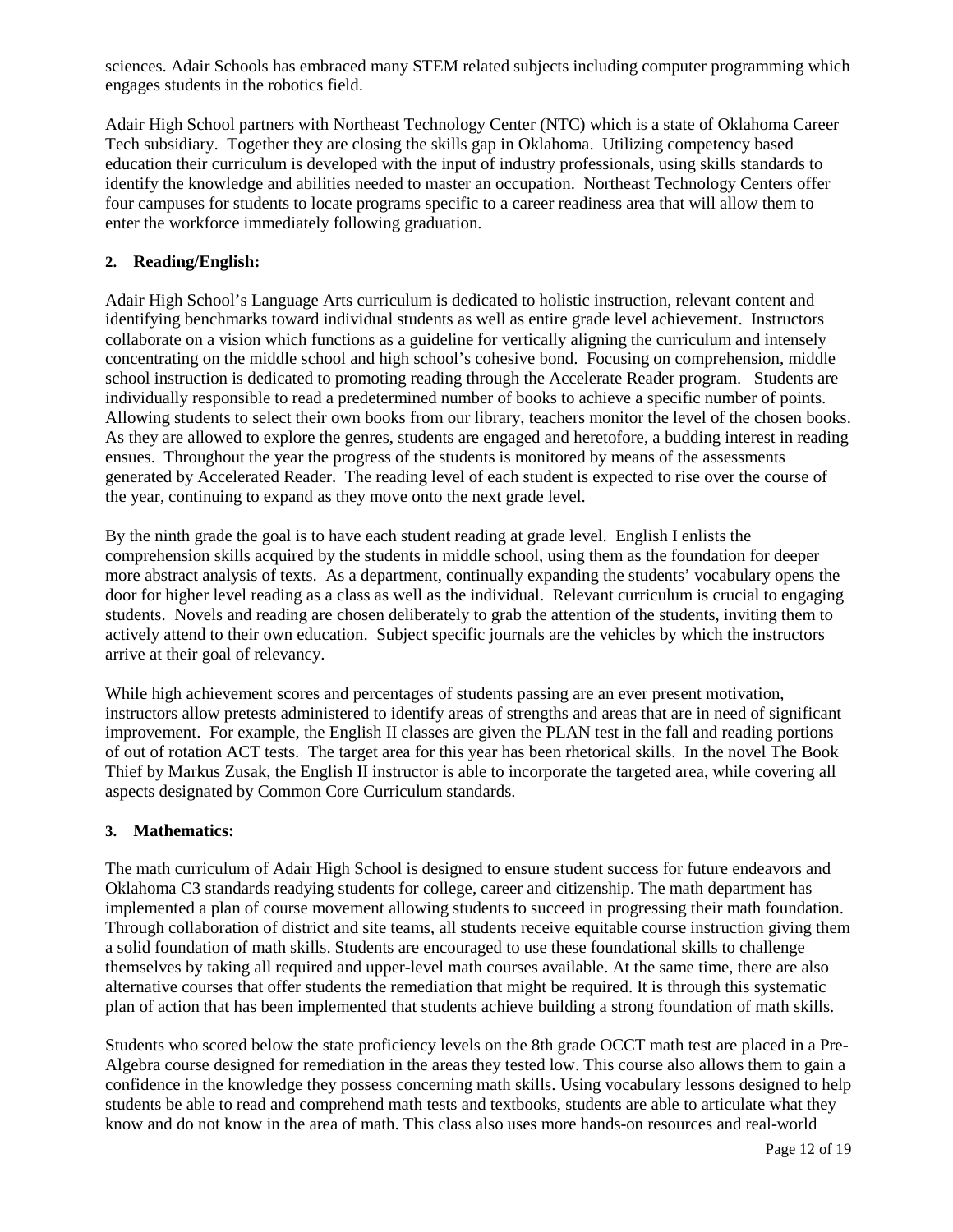problems so that students can see the way math fits into their lives, making it more relevant and meaningful to them.

Students, who show proficiency on the 8th grade OCCT, are placed in Algebra 1 classes that also offer remediation. Teachers use the scores of the OCCT test to individualize instruction for students who show deficiencies in specific objectives. This individualization comes in the form of extra resource materials used during instruction to ensure that students' remediation and also through after-school tutoring. This method provides students alternative learning methods to help them strengthen their foundation of math skills.

Students who score advanced on the 8th grade OCCT test are also identified. They will follow a college readiness course that allows them to double their math classes during the sophomore year. By taking Algebra 2 and Geometry together these students are able to continue to take both a Trigonometry/Calculus class as well as a Math Analysis class. These students are challenged to reach above the state standards in their learning of math and the use of math skills.

#### **4. Additional Curriculum Area:**

Adair High School's Visual and Performing Arts strives to expand creative expression in a wide variety of media. Painting, printmaking, drawing, sculpting, pottery, and acting crafts develop technical skills and expose students to cultural and historic tradition as well as exercise the creative mind. Visual and performing arts presentations instill pride in self accomplishment and respect for not only personal work but, that of others.

All students have access to Arts Education at Adair High School, offering different levels in the disciplines. Students are taught from where there knowledge begins at the beginning of the course and higher levels of artistic development are presented to the student as progression is shown. Students benefit from working independently as well as group work, ensemble practice and teacher-guided lessons. Experiential learning includes auditory processes found in music and instruction, also in kinesthetic processes which include movement, singing, drawing, sculpting and constructing. Courses include Art I and II, Vocal Music, Performing Arts I and II, Music Appreciation and Instrumental music.

Visual arts and performing arts aide in students' ability to be career ready and can many times provide students' the edge in competitive scholarships and admission processes. AHS visual and performance arts courses lead students toward clear articulation, various problem solving strategies, leadership roles and collaborative skills. Participating in district, state and regional competitions give students and faculty the opportunity to be recognized for various levels of excellence and note strong school spirit.

There are multiple positive outcomes for students who participate in Arts Education. Youth are believed to experience stronger academic outcomes, have higher career goals and be more engaged with the school and community. The benefits of an arts background are evidenced in research. The newest data shows value to health and well-being, connectedness to community and greater economic prosperity. Thankfully, Adair School shares this belief in Arts Education and continues to commit to a strong Visual and Performance Arts Program.

#### **5. Instructional Methods:**

Adair High School's instructional methodologies are preeminent. Open-minded faculty members are continuously collaborating and sharing innovative ideas, thereby recognizing not only specific areas in which our students need improvement, but enabling the implementation of variegated ways to present information, effectively utilizing class-time. These rudimentary elements comprise the approach to cross curriculum instruction and teaching strategies purposed to encourage students to actively participate as the plausible concepts from which they procure meaningful knowledge. Wisdom is then conducive to relevant applications designed to reach beyond high school and college. Capitalizing on the strengths of the individual teacher assists subsequent teachers in the implementation of existing cornerstones. One of the most exceptional aspects of Adair's English Department's approach is the recognition of the innate strength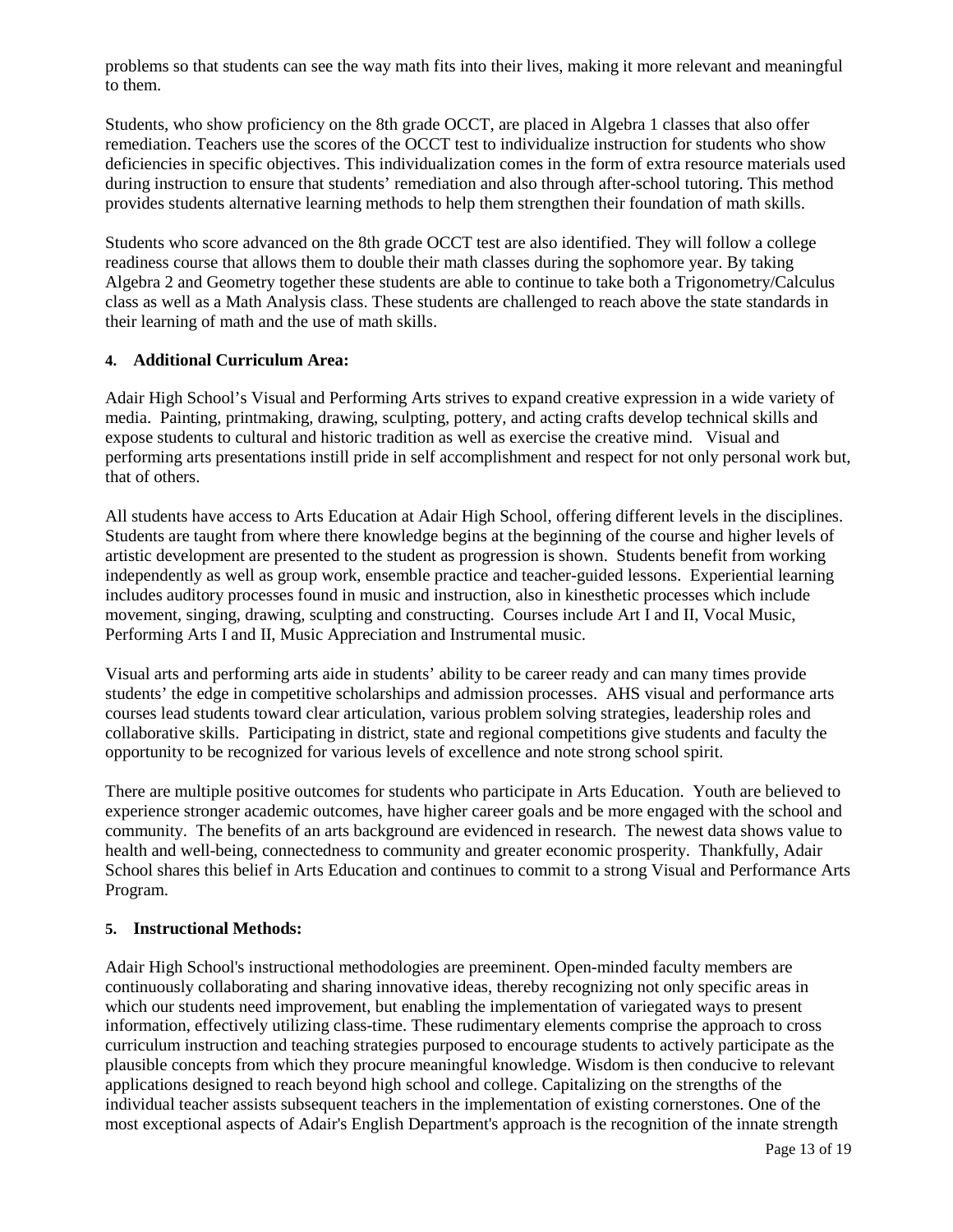of each student. As we stand before our classrooms, we recognize an inevitable truth: what exists is infinite possibility.

The fundamental concept to our approach is relevancy. Initially, our purpose is to bring about self awareness in our students as teachers become familiar with tangible ways to know the students such as reading daily journals. Journals are one of the vehicles we use to connect with our students, assuring them that they are known, acceptable, and wanted. Continually modeling non-judgmental behavior fosters an environment of acceptance and appreciation for each other. Fellowships are created to implement this concept. Students collaborate and learn from each other on a daily basis. Much of the information presented is utilized to form opinions, enlisting facts to reaffirm their opinions, and finally, participating in guided discussions and debates which further instill class material.

Enthusiasm inspires students. Furthermore, knowing the level of each student is paramount to guided instruction. In order to reach students with various learning levels, one must be creative and utilize technology to maximize potential learning while accommodating varying capabilities. For example, incorporating technology such as Kindles, iPads, and other hand-held devices enables infinitely many activities that cover the same material, yet provide enrichment activities that build in difficulty as a student progresses. Thus, the student is able to work at his or her own pace. One example is an iPad app for vocabulary enrichment that has the capability to be personalized to the literature of a certain class or theme. It is evident that technology has opened the door to a vastly more meaningful public school experience.

#### **6. Professional Development:**

Taking the mission of "Everyone Learns" to heart, even our teachers are encouraged to learn. Learning communities can prompt complacent teachers, veteran and rookie teachers to seek out professional development to learn the newest subject specific research, seek best practices, and foster learner self-respect. Adair High School's key to accomplishing this task is the SEDL Center for Professional Learning (formerly the southwest development laboratory). The SEDL spurs reform through the use of 1) a systematic professional development academy program, 2) program and project evaluation, and 3) classroom connections. SEDL training has been certified by the Oklahoma State Department of Education, based on scientific research conducted by The University of Oklahoma, as a model eligible for expenditures of Title I (USDE) funds. Professional Development Academies are a method to reform curriculum through collaborative work and education.

AHS believes the school is assembled by a collective and collaboratively developed mission, vision, and goals. A true mission is in the action, or what we "do" not just in what is said. Adair educators are passionate and persistent and focus on the goal to have all students learn. Professional Learning Communities (PLC) is designed to allow educators to cooperate, provide support and grow in the profession. PLC meetings offer structured time for teachers to work together in planning instruction, observing and sharing feedback. Learning communities seek and share knowledge and most importantly they support teachers to act on what they have learned.

A goal stated in the 2013 Reward School grant was that both the reward school and priority school classroom teachers would attend 12 hours of professional development pertinent to Common Core Standards and 12 hours of collaborative professional development between the schools as part of the teaching and learning sessions. Much of this time was dedicated to assessing and improving the lesson plans and aligning curriculum with the Oklahoma C3 standards and Common Core standards.

Edgenuity courses are having a positive impact on student achievement across grade levels and student populations. In addition to online and blended courses for students, Edgenuity offers teacher resources from the eCommunity repository of documents, curriculum, materials and implementation resources. When professional development opportunities are offered to educators Adair has witnessed a new collective creativity and improved supportive conditions throughout the high school. In turn we can attribute an impact on our students developing a thinking brain and improving problem solving skills.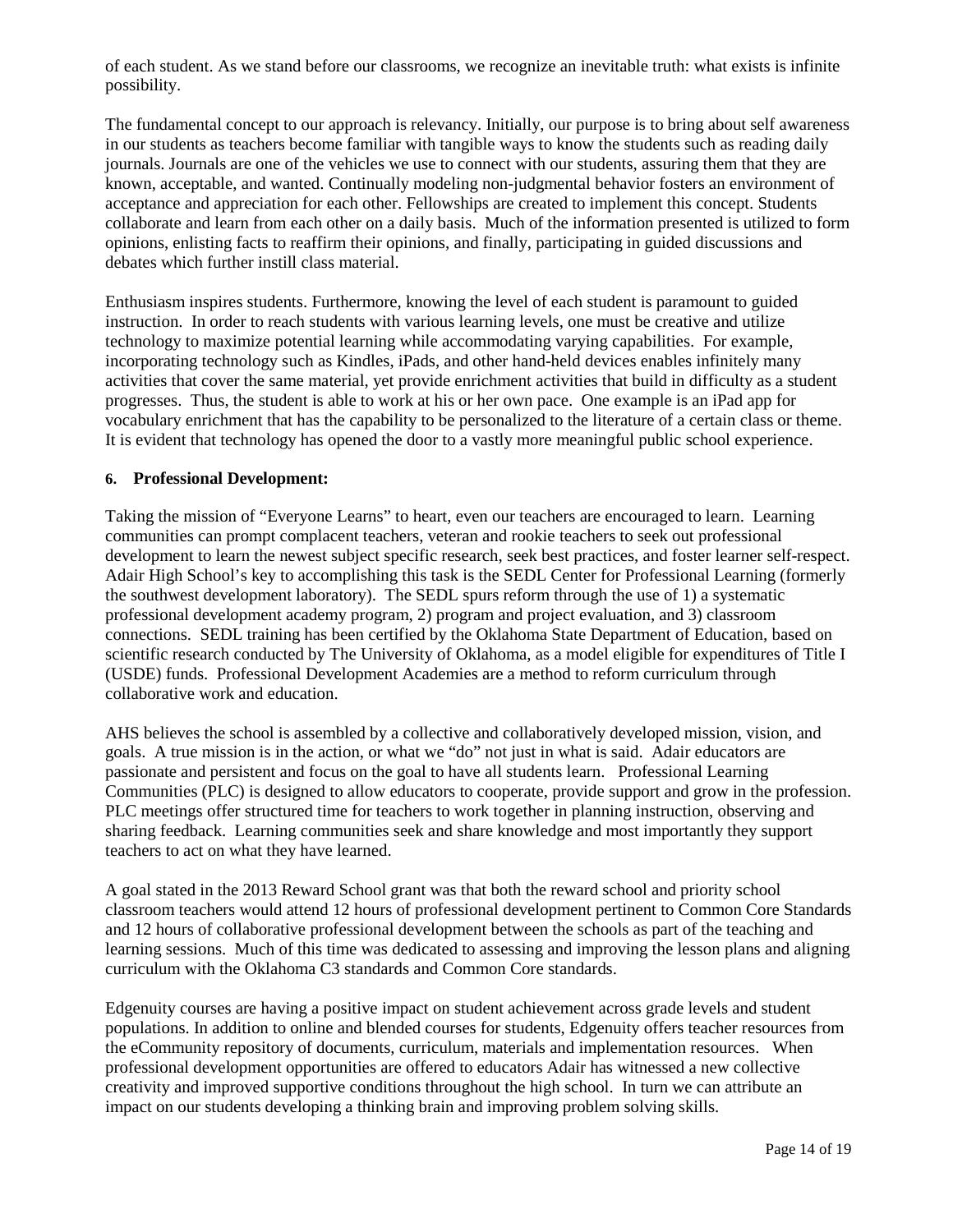#### **7. School Leadership**

Continuity, stability, and permanence are perfect descriptive words for Adair Public School's leadership. With only 8 superintendents in our history, or when we began keeping records in 1937, AHS knows lasting leadership. Furthermore, for the past forty-five years we have been led by three different superintendents who have shown solidarity and an infallible commitment to their purpose to provide relevant education.

It is easy to hold our administration, headed by the superintendent, in high esteem. In a close-knit school system such as Adair, the superintendent establishes the standard upheld by the staff. His commitment to sustaining the highest ethical standards is contagious as the faculty and students follow suit. The community's engagement in school activities is corroborated by the reputation of the faculty and staff. Among the preeminent abilities at which our superintendent excels is creating a cohesive bond which unifies the schools and the community. As he recognizes and fosters strengths in individual teachers and students, we are inspired to diligently seek avenues to better the community.

As each principal collaborates with the superintendent, benchmark achievements are set, reform is adopted and celebrations of success are held. Modeling behaviors that render success, the principals' approachability is self-evident. Their commitments to hard work combined with their ethical compasses clearly point their schools in the direction of true north. Listening to and noticing the concerns of the faculty are imperative to good leadership and our principals' devotion to connecting with faculty members fosters a healthy work environment. With confidence in their principals, teachers reach the students in a positive, personal way.

Our counselor effortlessly relates to students. She listens intently and her non-judgmental nature is never condescending, yet she is reticent to offer perspectives in difficult situations when diplomacy is crucial. Acting as a stealthy bridge, our counselor connects students, administration, faculty, and parents. In 2011, she developed our Warrior Adviser Program (WAP) in which teachers are assigned ten to fifteen students to whom they act as a mentor, advising them in scheduling their classes and exploring college or vocational options.

The hallmark of the best leaders is the demonstration of their expectations in gracious examples. In order to follow someone, it is imperative that said person be trustworthy. Our administration is auspiciously committed to making its schools more effective, projecting a bright future with infinite opportunities.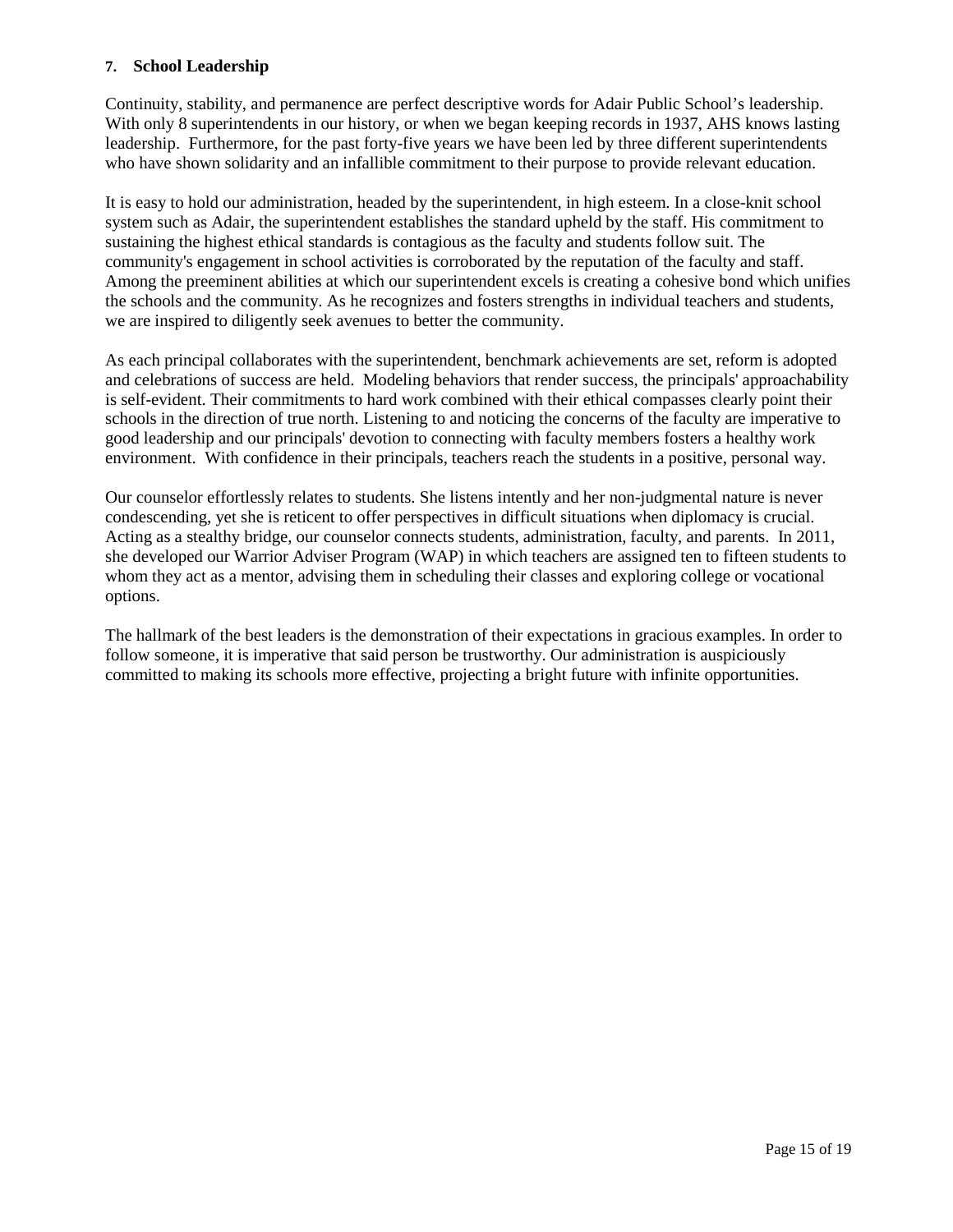#### **STATE CRITERION--REFERENCED TESTS**

Publisher: Pearson/CTB-McGraw Hill

**Subject:** <u>Math **Test:** Algebra I OK Core Curriculum Test</u><br> **All Students Tested/Grade:** <u>9</u> **Edition/Publication Year:** 2013 **Edition/Publication Year: 2013** 

| School Year                      | 2012-2013 | 2011-2012    | 2010-2011        | 2009-2010        | 2008-2009        |
|----------------------------------|-----------|--------------|------------------|------------------|------------------|
| Testing month                    | Apr       | Apr          | Apr              | Apr              | Apr              |
| <b>SCHOOL SCORES*</b>            |           |              |                  |                  |                  |
| % Proficient plus % Advanced     | 99        | 100          | 95               | 82               | 96               |
| % Advanced                       | 76        | 75           | 58               | 34               | 48               |
| Number of students tested        | 83        | 63           | 56               | 66               | 71               |
| Percent of total students tested | 100       | 100          | 100              | 99               | 100              |
| Number of students tested with   | 21        | 6            | 8                | $\overline{4}$   | $\overline{0}$   |
| alternative assessment           |           |              |                  |                  |                  |
| % of students tested with        | 25        | 9            | 14               | 6                | $\overline{0}$   |
| alternative assessment           |           |              |                  |                  |                  |
| <b>SUBGROUP SCORES</b>           |           |              |                  |                  |                  |
| 1. Free and Reduced-Price        |           |              |                  |                  |                  |
| Meals/Socio-Economic/            |           |              |                  |                  |                  |
| <b>Disadvantaged Students</b>    |           |              |                  |                  |                  |
| % Proficient plus % Advanced     | 100       | 100          | 100              | 78               | 100              |
| % Advanced                       | 86        | 71           | 67               | 28               | 36               |
| Number of students tested        | 43        | 28           | 3                | 18               | 22               |
| 2. Students receiving Special    |           |              |                  |                  |                  |
| <b>Education</b>                 |           |              |                  |                  |                  |
| % Proficient plus % Advanced     | 100       |              | 100              | 38               | $\boldsymbol{0}$ |
| % Advanced                       | 81        |              | $\boldsymbol{0}$ | $\boldsymbol{0}$ | $\overline{0}$   |
| Number of students tested        | 21        | $\mathbf{0}$ | $\mathbf{1}$     | 13               | $\overline{7}$   |
| 3. English Language Learner      |           |              |                  |                  |                  |
| <b>Students</b>                  |           |              |                  |                  |                  |
| % Proficient plus % Advanced     |           |              |                  |                  | $\boldsymbol{0}$ |
| % Advanced                       |           |              |                  |                  |                  |
| Number of students tested        |           |              |                  |                  |                  |
| 4. Hispanic or Latino            |           |              |                  |                  |                  |
| <b>Students</b>                  |           |              |                  |                  |                  |
| % Proficient plus % Advanced     |           |              |                  |                  |                  |
| % Advanced                       |           |              |                  |                  |                  |
| Number of students tested        |           |              |                  | 1                | 1                |
| 5. African-American              |           |              |                  |                  |                  |
| <b>Students</b>                  |           |              |                  |                  |                  |
| % Proficient plus % Advanced     |           |              |                  |                  |                  |
| % Advanced                       |           |              |                  |                  |                  |
| Number of students tested        |           |              |                  | $\theta$         | $\overline{0}$   |
| <b>6. Asian Students</b>         |           |              |                  |                  |                  |
| % Proficient plus % Advanced     |           |              |                  |                  |                  |
| % Advanced                       |           |              |                  |                  |                  |
| Number of students tested        |           |              |                  |                  | 1                |
| 7. American Indian or            |           |              |                  |                  |                  |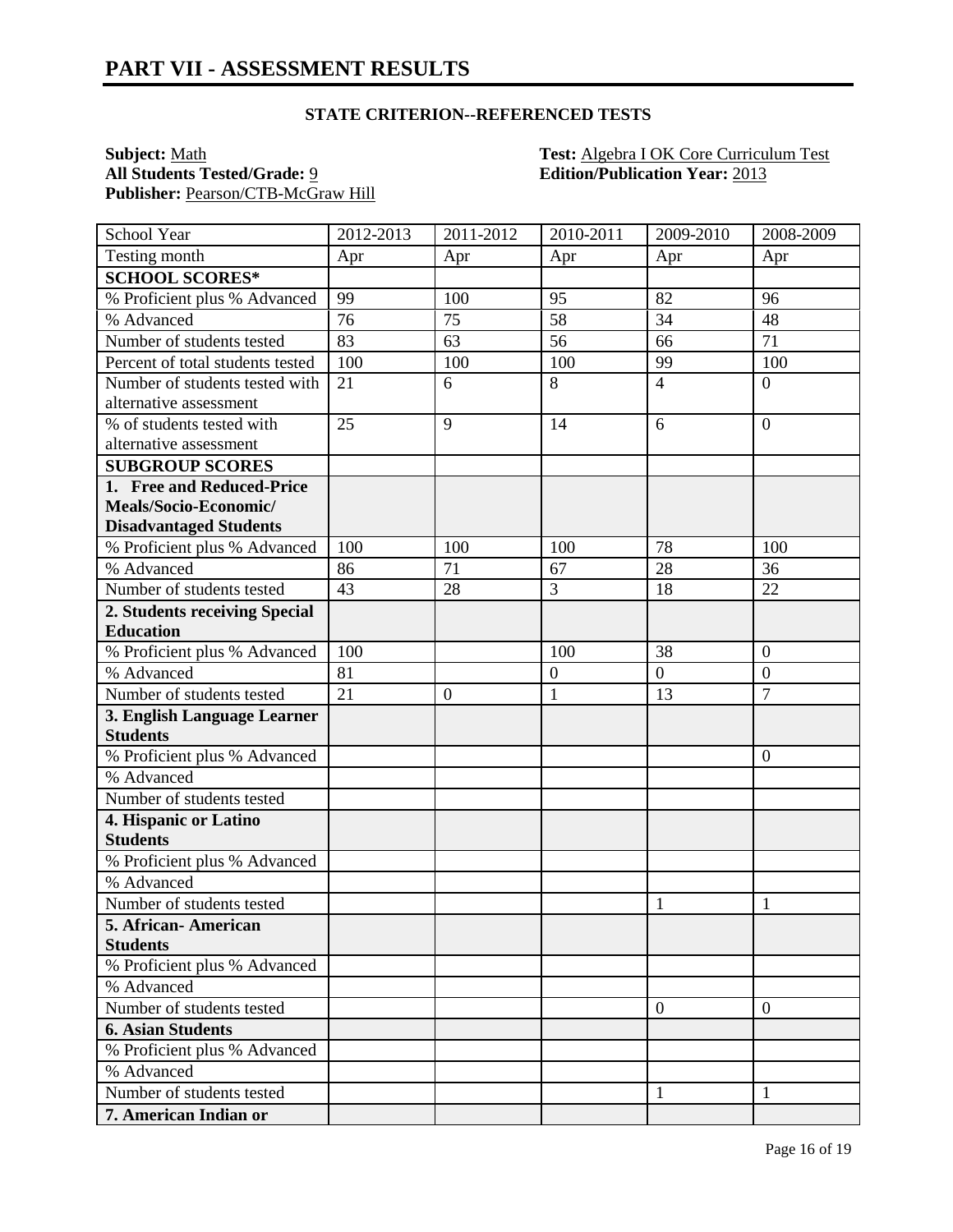| <b>Alaska Native Students</b>    |              |     |    |          |              |
|----------------------------------|--------------|-----|----|----------|--------------|
| % Proficient plus % Advanced     | 100          | 100 | 95 | 85       | 97           |
| % Advanced                       | 75           | 76  | 63 | 34       | 47           |
| Number of students tested        | 36           | 21  | 19 | 35       | 36           |
| 8. Native Hawaiian or other      |              |     |    |          |              |
| <b>Pacific Islander Students</b> |              |     |    |          |              |
| % Proficient plus % Advanced     |              |     |    |          |              |
| % Advanced                       |              |     |    |          |              |
| Number of students tested        | $\mathbf{1}$ |     |    | $\theta$ | $\mathbf{1}$ |
| 9. White Students                |              |     |    |          |              |
| % Proficient plus % Advanced     | 98           | 100 | 94 | 69       | 96           |
| % Advanced                       | 78           | 74  | 55 | 31       | 46           |
| Number of students tested        | 46           | 35  | 31 | 13       | 26           |
| <b>10. Two or More Races</b>     |              |     |    |          |              |
| identified Students              |              |     |    |          |              |
| % Proficient plus % Advanced     |              |     |    |          |              |
| % Advanced                       |              |     |    |          |              |
| Number of students tested        |              |     |    |          |              |
| 11. Other 1: Other 1             |              |     |    |          |              |
| % Proficient plus % Advanced     |              |     |    |          |              |
| % Advanced                       |              |     |    |          |              |
| Number of students tested        |              |     |    |          |              |
| 12. Other 2: Other 2             |              |     |    |          |              |
| % Proficient plus % Advanced     |              |     |    |          |              |
| % Advanced                       |              |     |    |          |              |
| Number of students tested        |              |     |    |          |              |
| 13. Other 3: Other 3             |              |     |    |          |              |
| % Proficient plus % Advanced     |              |     |    |          |              |
| % Advanced                       |              |     |    |          |              |
| Number of students tested        |              |     |    |          |              |

**NOTES:** The increase of students tested with alternative assessments can be explained three fold. First and foremost, we have experienced an increase in the number of students testing overall and Oklahoma no longer offered a modified assessment for special education students past 2012-2013. Therefore all students eligible for a modified assessment were given one. Secondly, our district has streamlined our ability to identify students with learning disabilities. Lastly, we show an increase in students who transfer and move into the district due to our strong special education programs.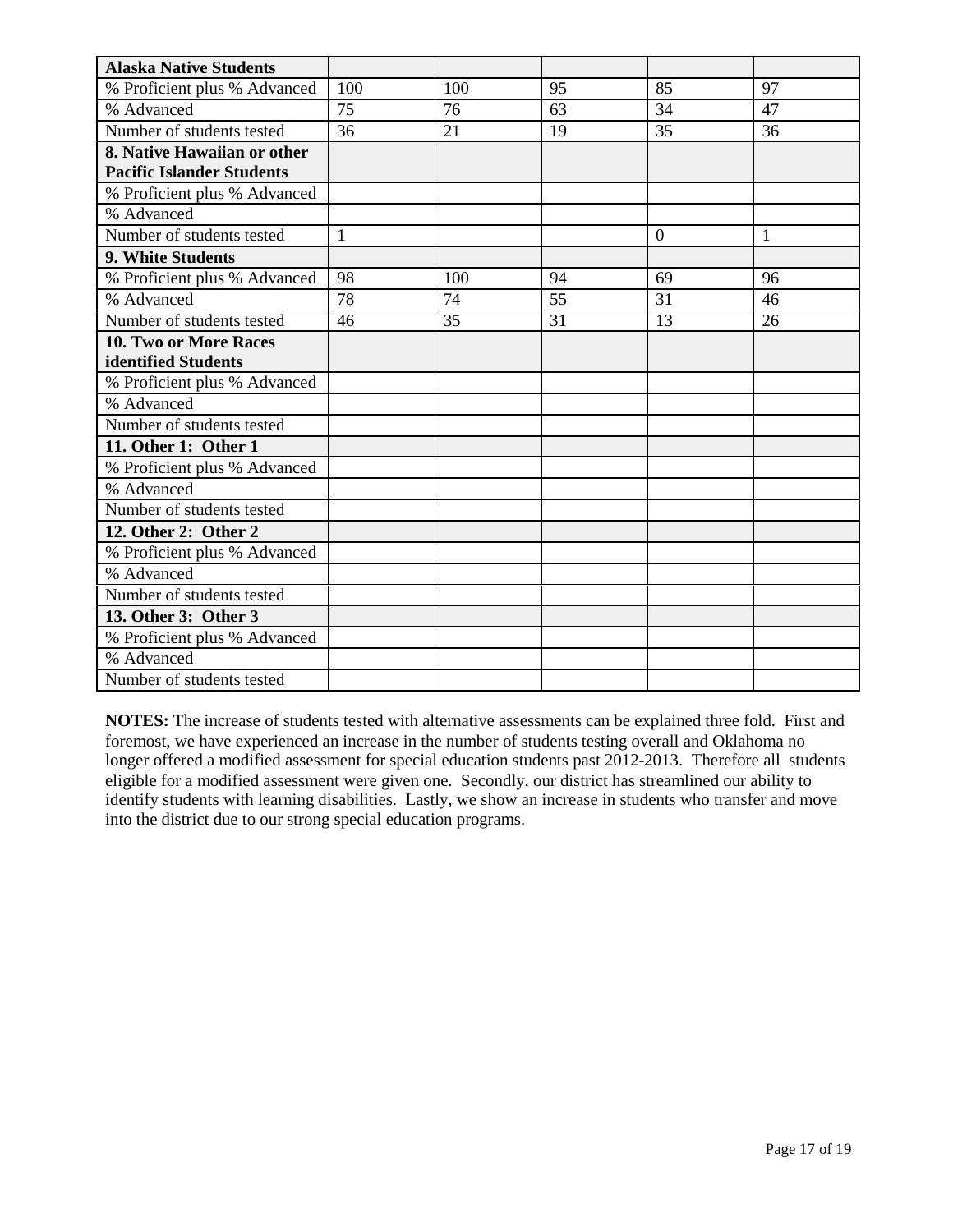#### **STATE CRITERION--REFERENCED TESTS**

## **Subject:** <u>Reading/ELA</u><br>All Students Tested/Grade: 10</u> Publisher: Pearson/CTB McGraw Hill

# **Test: English II OK Core Curriculum Test<br>Edition/Publication Year: 2013**

| School Year                      | 2012-2013 | 2011-2012      | 2010-2011        | 2009-2010      | 2008-2009      |
|----------------------------------|-----------|----------------|------------------|----------------|----------------|
| Testing month                    | Apr       | Apr            | Apr              | Apr            | Apr            |
| <b>SCHOOL SCORES*</b>            |           |                |                  |                |                |
| % Proficient plus % Advanced     | 98        | 89             | 94               | 96             | 90             |
| % Advanced                       | 33        | 30             | 35               | 54             | 49             |
| Number of students tested        | 74        | 76             | 54               | 76             | 76             |
| Percent of total students tested | 100       | 100            | 99               | 88             | 95             |
| Number of students tested with   | 15        | 6              | $\boldsymbol{0}$ | 1              | $\mathbf{1}$   |
| alternative assessment           |           |                |                  |                |                |
| % of students tested with        | 20        | $\overline{7}$ | $\overline{0}$   | $\mathbf{1}$   | $\mathbf{1}$   |
| alternative assessment           |           |                |                  |                |                |
| <b>SUBGROUP SCORES</b>           |           |                |                  |                |                |
| 1. Free and Reduced-Price        |           |                |                  |                |                |
| Meals/Socio-Economic/            |           |                |                  |                |                |
| <b>Disadvantaged Students</b>    |           |                |                  |                |                |
| % Proficient plus % Advanced     | 92        | 85             | 93               | 94             | 80             |
| % Advanced                       | 48        | 23             | 43               | 39             | 38             |
| Number of students tested        | 25        | 26             | 14               | 31             | 26             |
| 2. Students receiving Special    |           |                |                  |                |                |
| <b>Education</b>                 |           |                |                  |                |                |
| % Proficient plus % Advanced     | 100       | 100            | 100              | 33             | 25             |
| % Advanced                       | 87        | $\mathbf{0}$   | $\overline{0}$   | 11             | $\overline{0}$ |
| Number of students tested        | 15        | $\mathbf{1}$   | $\mathbf{1}$     | 9              | 8              |
| 3. English Language Learner      |           |                |                  |                |                |
| <b>Students</b>                  |           |                |                  |                |                |
| % Proficient plus % Advanced     |           |                |                  |                |                |
| % Advanced                       |           |                |                  |                |                |
| Number of students tested        |           |                |                  |                |                |
| 4. Hispanic or Latino            |           |                |                  |                |                |
| <b>Students</b>                  |           |                |                  |                |                |
| % Proficient plus % Advanced     |           |                |                  |                |                |
| % Advanced                       |           |                |                  |                |                |
| Number of students tested        |           |                |                  | $\overline{0}$ | $\overline{0}$ |
| 5. African- American             |           |                |                  |                |                |
| <b>Students</b>                  |           |                |                  |                |                |
| % Proficient plus % Advanced     |           |                |                  |                |                |
| % Advanced                       |           |                |                  |                |                |
| Number of students tested        |           |                |                  |                |                |
| <b>6. Asian Students</b>         |           |                |                  |                |                |
| % Proficient plus % Advanced     |           |                |                  |                |                |
| % Advanced                       |           |                |                  |                |                |
| Number of students tested        |           |                |                  |                |                |
| 7. American Indian or            |           |                |                  |                |                |
| <b>Alaska Native Students</b>    |           |                |                  |                |                |
| % Proficient plus % Advanced     | 97        | 88             | 100              | 97             | 85             |
| % Advanced                       | 45        | 21             | 26               | 65             | 23             |